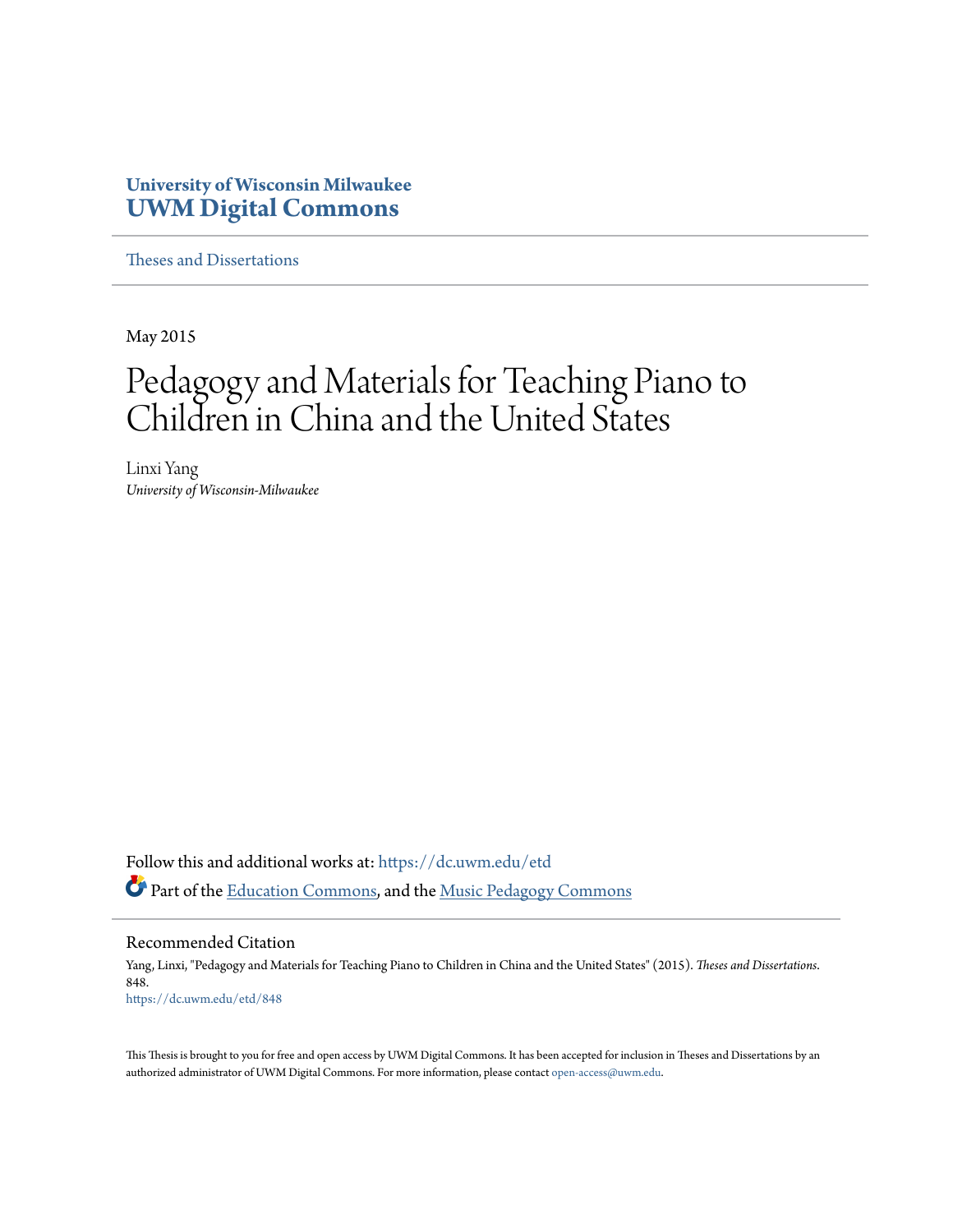# PEDAGOGY AND MATERIALS FOR TEACHING PIANO TO CHILDREN IN CHINA AND THE UNITED STATES

by

Linxi Yang

A Thesis Submitted in

Partial Fulfillment of the

Requirements for the Degree of

Master of Music

at

The University of Wisconsin-Milwaukee

May 2015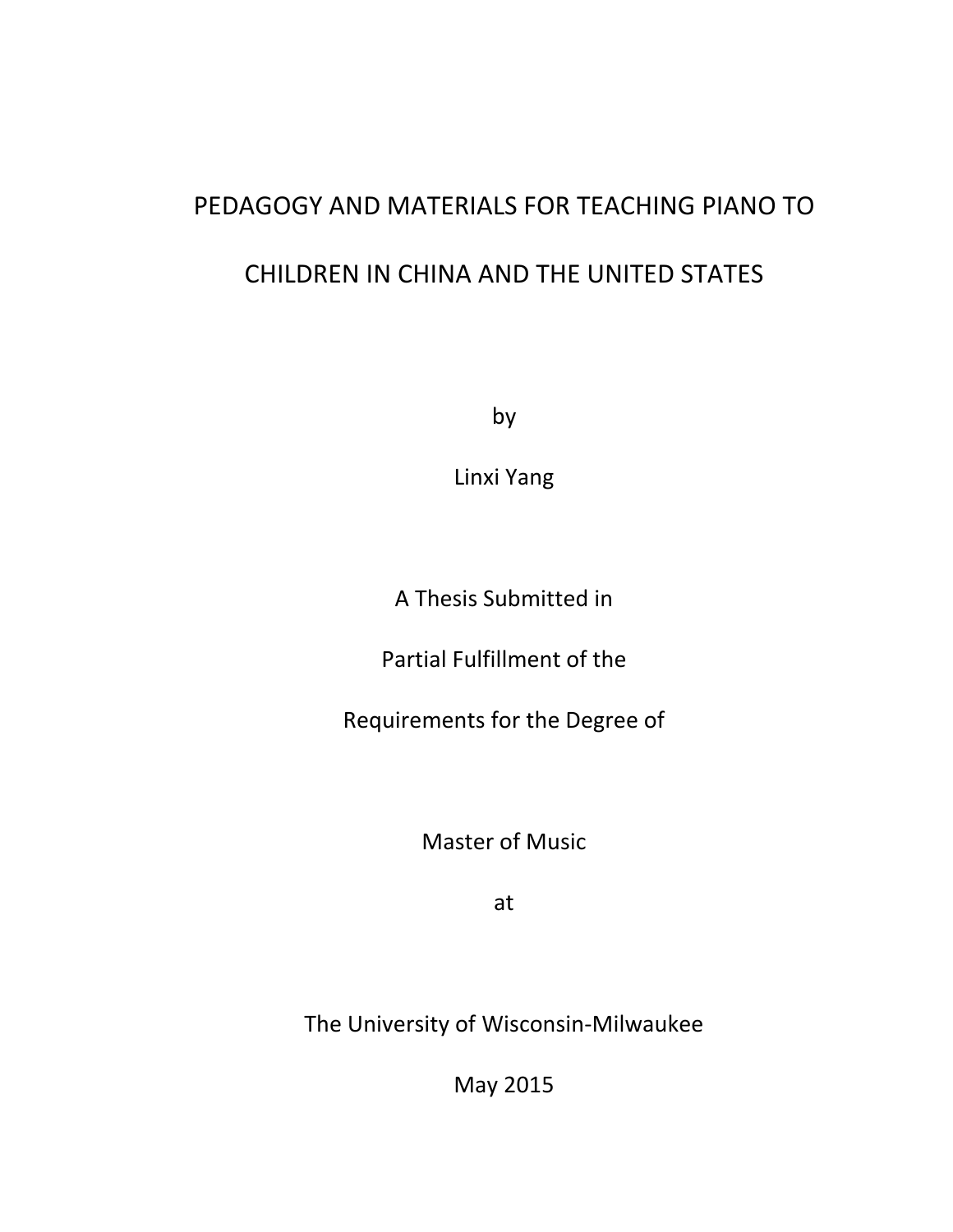## ABSTRACT PEDAGOGY AND MATERIALS FOR TEACHING PIANO TO CHILDREN IN CHINA AND THE UNITED STATES

by

#### Linxi Yang

## The University of Wisconsin-Milwaukee, 2015 Under the Supervision of Associate Professor Sheila Feay-Shaw

This qualitative study compared the pedagogical teaching practices and piano materials used by five Chinese and two U.S. piano teachers. The teacher interviews were conducted in China and the United States based on semi-structured questions and then transcribed, translated as needed and interpreted for common themes. Interviews revealed details about specific pedagogical practices that are different based on the age of piano students, individual teacher ideas about selection of materials, and the impact of developing relationships and motivation for students. The piano materials revealed a lack of different material in the books published in the United States and China. The Chinese materials were identical in content except for the translation of written text into Chinese. Images in the books were also identical. Implications suggest that inclusion of Chinese musical material in the piano books would allow teachers to introduce finger patterns for pentatonic scales and also provide students with an introduction to the harmonic and stylistic characteristics of Chinese music in the early development of piano playing.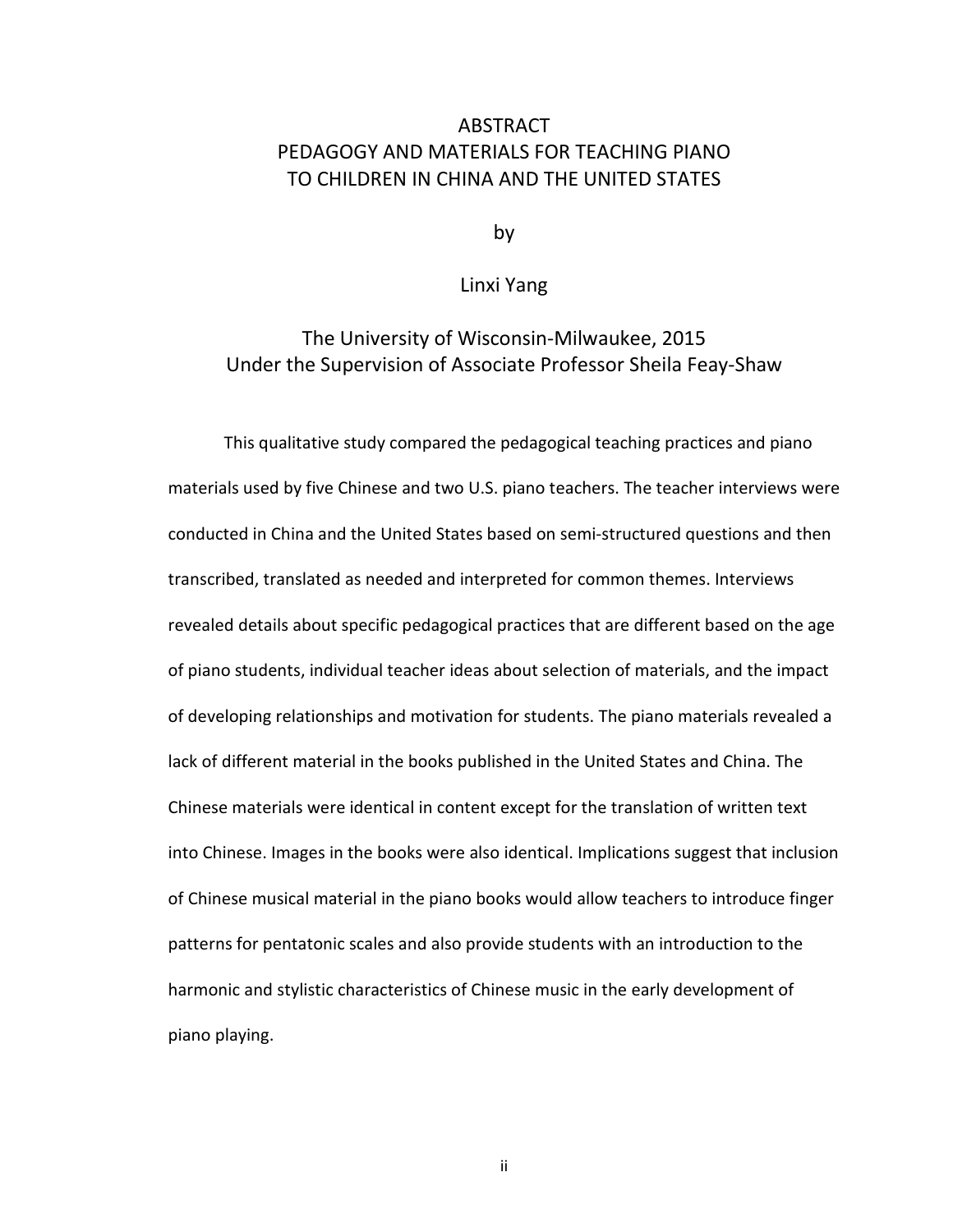|                           |                                                                      | iv |
|---------------------------|----------------------------------------------------------------------|----|
|                           |                                                                      | 1  |
|                           |                                                                      | 2  |
|                           |                                                                      | 5  |
|                           |                                                                      | 6  |
|                           |                                                                      | 6  |
|                           |                                                                      | 10 |
|                           |                                                                      | 13 |
|                           |                                                                      | 13 |
|                           |                                                                      | 15 |
|                           |                                                                      | 17 |
|                           |                                                                      | 18 |
|                           |                                                                      | 20 |
|                           |                                                                      | 22 |
|                           |                                                                      | 22 |
|                           |                                                                      | 22 |
|                           |                                                                      | 25 |
|                           |                                                                      | 26 |
|                           |                                                                      | 26 |
|                           | Chapter Four: Comparative Materials Published in Chinese and English | 28 |
|                           |                                                                      | 28 |
|                           |                                                                      | 28 |
|                           |                                                                      | 31 |
|                           | Additional Teaching Materials from China and the U.S.                | 34 |
|                           |                                                                      | 34 |
| Chapter Five: Conclusions |                                                                      | 35 |
|                           |                                                                      | 36 |
|                           |                                                                      |    |
|                           |                                                                      | 41 |

## **TABLE OF CONTENTS**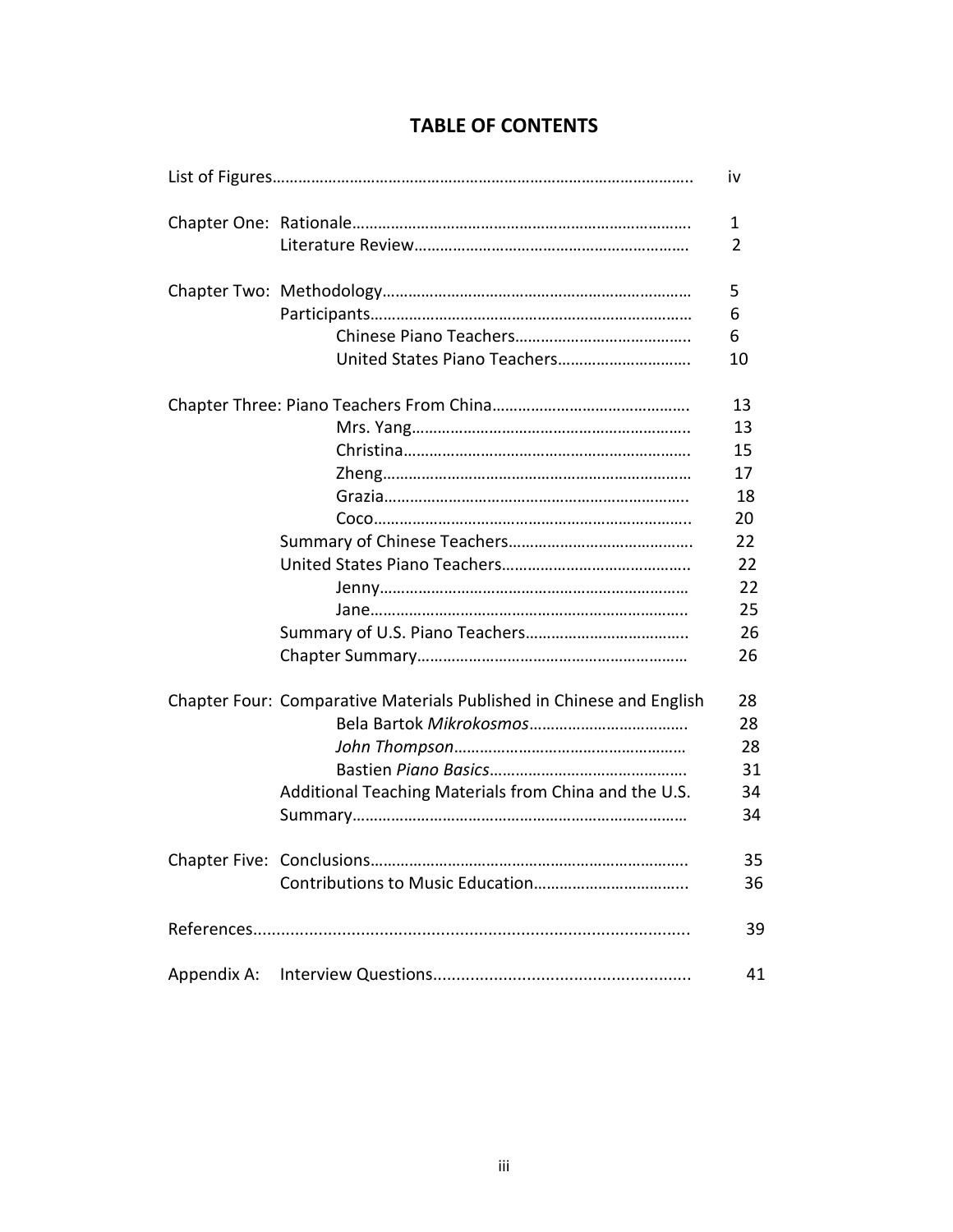## **LIST OF FIGURES**

|                                                            | 29 |
|------------------------------------------------------------|----|
|                                                            | 29 |
| 3. Representative Material in the Thompson Chinese Edition | 30 |
|                                                            | 31 |
| 5. Examples of Contoured Notation Not on the Music Staff   | 32 |
| 6. Bastien Material With Colorful Pictures and             | 33 |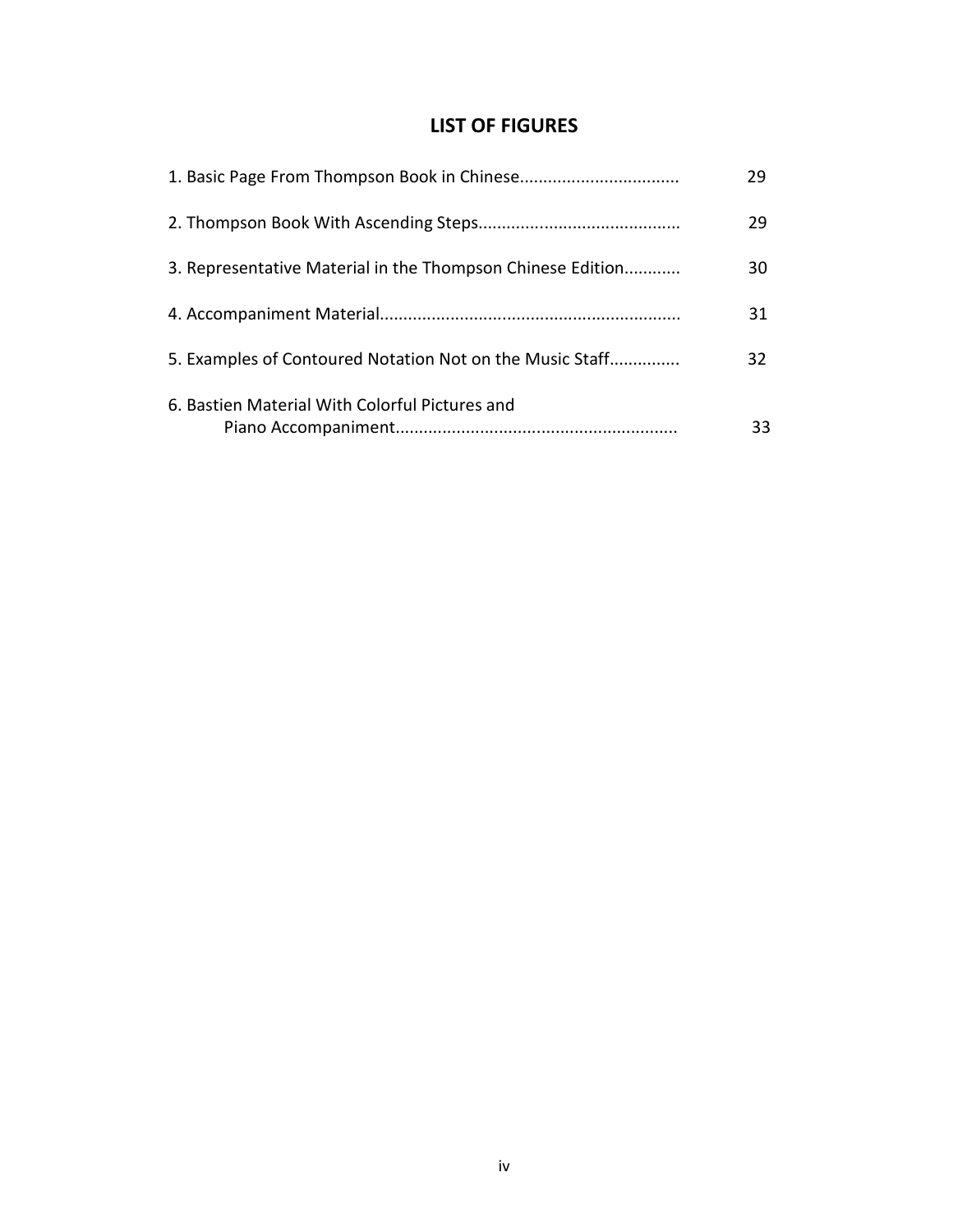#### **CHAPTER ONE**

#### **Rationale**

Early Chinese piano teaching activities, (approximately in the 19th century) were started by missionaries from foreign countries. Piano was used as an accompaniment instrument in the music curriculums taught by the missionaries. Clavichord, which was the predecessor of the modern piano, was brought back from European countries to China when the Yuan Dynasty crusaded outside the country. As the clavichord became widely used by the public, people also noticed the importance it had been given in music education. Thus since piano teaching in China has becoming important, the piano teaching materials used in this process are also an important element that should not be ignored.

 Children in China were primarily using the John Thompson (1937) Modern Course for the Piano as their elementary piano materials before 1995. As time progressed, the *Thompson* piano books changed. In the early years of the *Thompson* materials, the written materials introduced the basic keyboard techniques and training methods both in a format useful to teachers and with pictures and descriptions specifically meant for children to read by themselves or with the help of their parents. The *Thompson* series of books were arranged by level of difficulty for children to choose and use as their playing developed. The influence from Europe, and later the United States, has opened up the teaching resources and pedagogical choices for teaching piano. The purpose of this study was to discuss and compare the change, development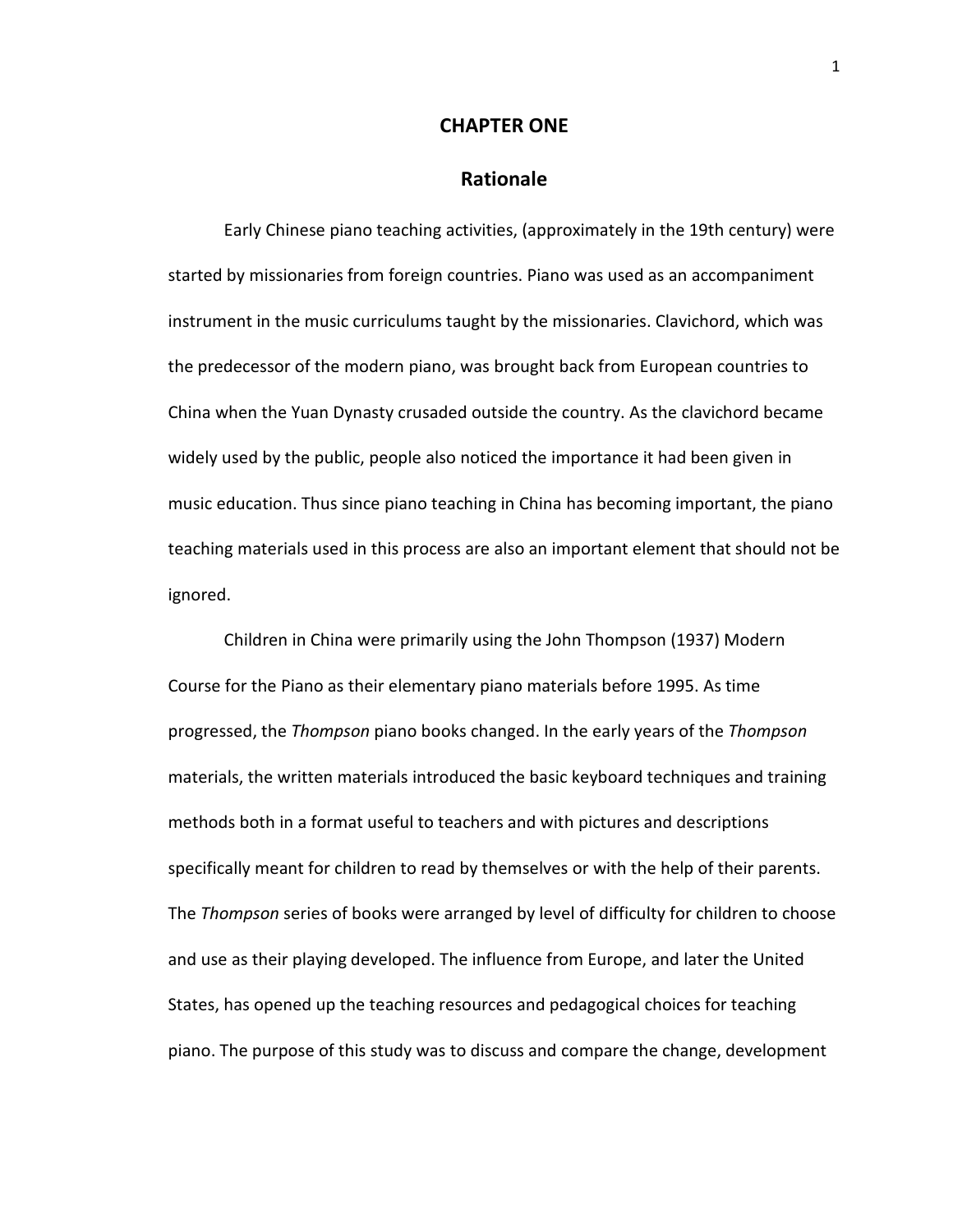and functions of piano materials for teaching piano to children. Piano teaching materials form China and the United States were considered.

#### **Literature Review**

 Different approaches have been identified for teaching piano to young children (age between 4-8), including both group piano instruction and individual lessons. A study by Huang (2005) indicated that group piano classes were better for instruction than individual piano lessons. Cheah (2012) investigated specific models of teacher training for music education primarily focused on piano.

 Some schools in China use group piano teaching for students based on the heritage of their own learning. Seldom do piano teachers communicate with each other across school programs or community centers to discuss shared experiences and ideas (Huang, 2005). There is also limited access to master classes for teachers, which would allow them to study with each other. The teaching results sometimes then, are not ideal (Huang, 2005). Piano students in China and the United States often change teachers throughout their development providing a variety of teaching methods.

 In the group piano class, students still think independently, and solve problems by themselves as well as offering suggestions to each other. In an individual lesson, the student is dependent on their teacher for support, because group piano learning students could learn from each other during class, and they also have a chance to experience ensemble with each other (Huang, 2005). Group piano classes of 10-12 students are used in some Chinese university programs. Huang (2005) outlined examples of piano class teaching in school, and the methods suitable for school piano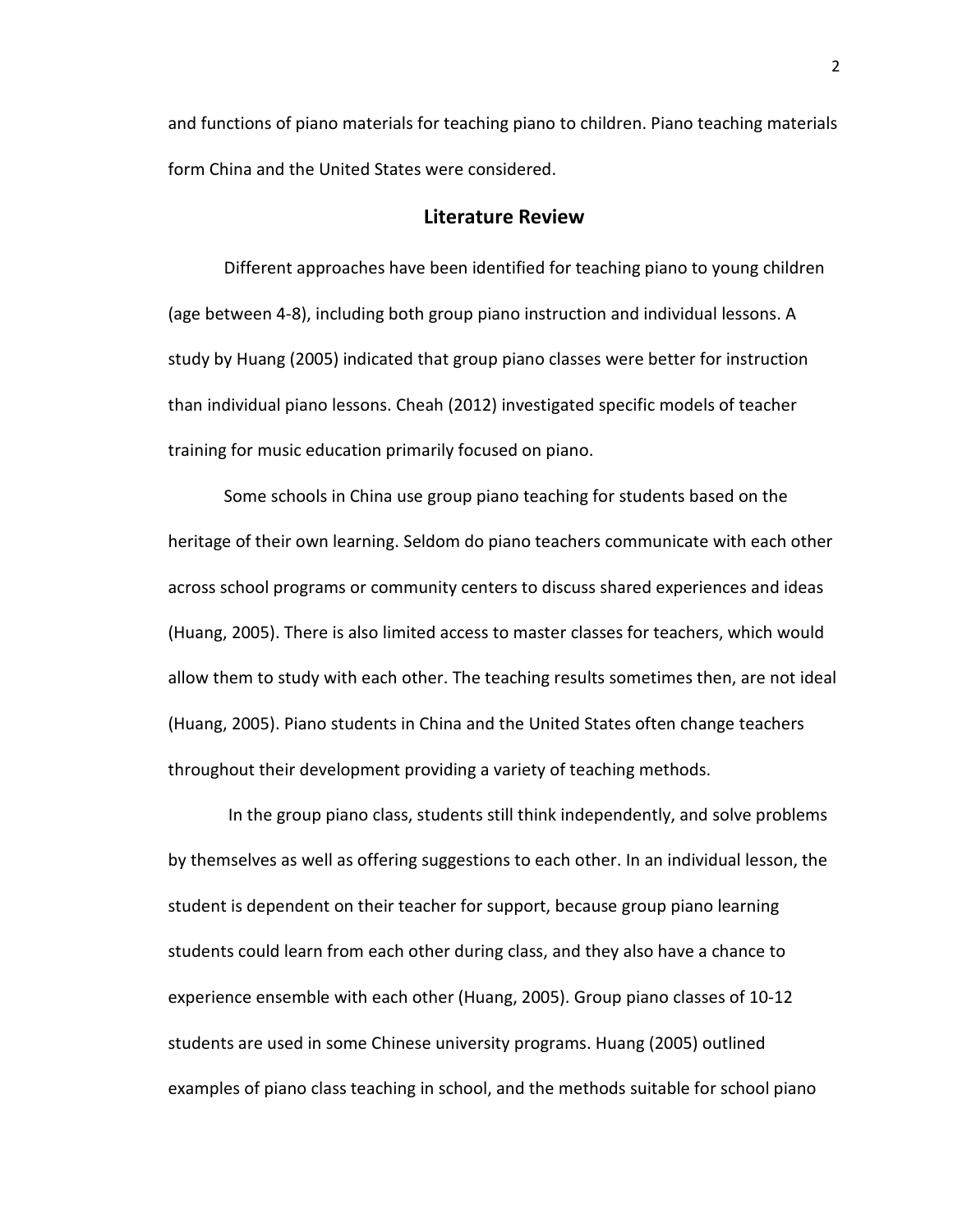teaching. In Nguyen (2007), "The Effects of Russian Piano Pedagogy on Vietnamese Pianists, with Comparisons of Effects of Vietnamese Piano Pedagogy and UK Piano Pedagogy", the author described differences in culture, teaching styles, and the effect of someone from one culture having to adopt the ways of another, either through colonization, or as in his case through being educated in a totally alien and foreign country: Russia. As in my case of piano study in the United States, the piano pieces used were from European countries or from America composers, and the local teachers taught me to play those pieces by sharing their thoughts, and background/history of the pieces. Their thoughts and perspectives on these works carried a level of depth that was different Chinese teachers. If a piano teachers in China was unfamiliar with a piece, they would give a simple explanation of the music or leave it out of the repertoire altogether. Nguyen (2007) noted that when students trained in England, Vietnam, and Russia were compared, it was found that the students were influenced by social, political and educational aspects of the teaching environment. Study in the United States could provide knowledge of how to use Western material to teach young children including elements of history, technique, and the music theory included in the material.

Huang (2011) described the connection of Western music and Chinese thought in this way: "It is proposed that Western classical music finds transcultural affinities in Confucian traditional values of artful self-cultivation and virtue, while simultaneously acting as a signifier of modernity and individual creativity," (p.161). In this way, Western music is combined with some Chinese traditional background knowledge. Communist thought has changed regarding Western classical music. "One of the great ironies of

3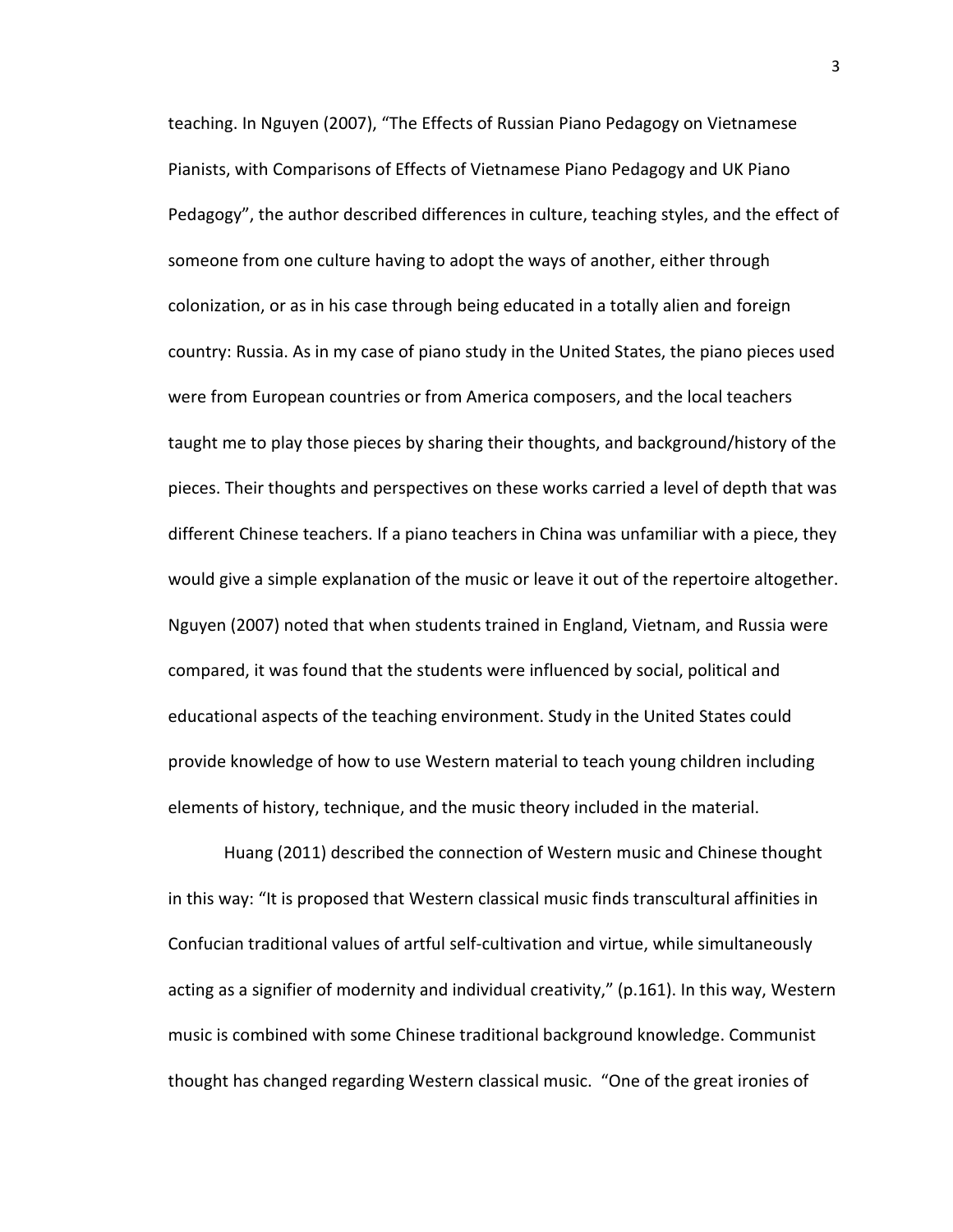modern Chinese politics is that the Confucian identification of music as a traditional means of training citizens has endured… " (Huang, 2011, p.166). In Chinese history, Confucianism has influenced educated people from many different parts of China, and in music study, it taught people beauty and methods for teaching and learning. In the *Li Ji* (Book of Rites), Confucian is quoted as saying: "Music produces pleasure which human nature cannot be without. The pleasure of music arises from the modulation of the sounds, and has its embodiment in the movements of the body…" This idea has been brought into music education by teaching students how to feel the music, and what to learn from music, not just learning how to play music, but allowing the spirit of beauty to spread from generation to generation.

Teacher relationships with children can have an impact on music learning.

Children are sensitive based on age and upbringing to the interactions with an adult.

Barrett & Baker (2012) found:

When asked to describe the qualities they thought a good teacher should have, James, for example, responded, 'I don't know. I never had much school or anything, really. So'. After a more detailed explanation of the question, he commented, 'Ohhh, well, I like it when they're straight-forward, and they're not mucking around about things, you know. Yeah'…" "Toby further noted that a teacher must be 'nice and polite and doesn't growl, if you do something wrong, and just teaches you what you want to be taught'. (p.244)

Motivation to learn can come from many sources including parental desire, child interest and teacher support.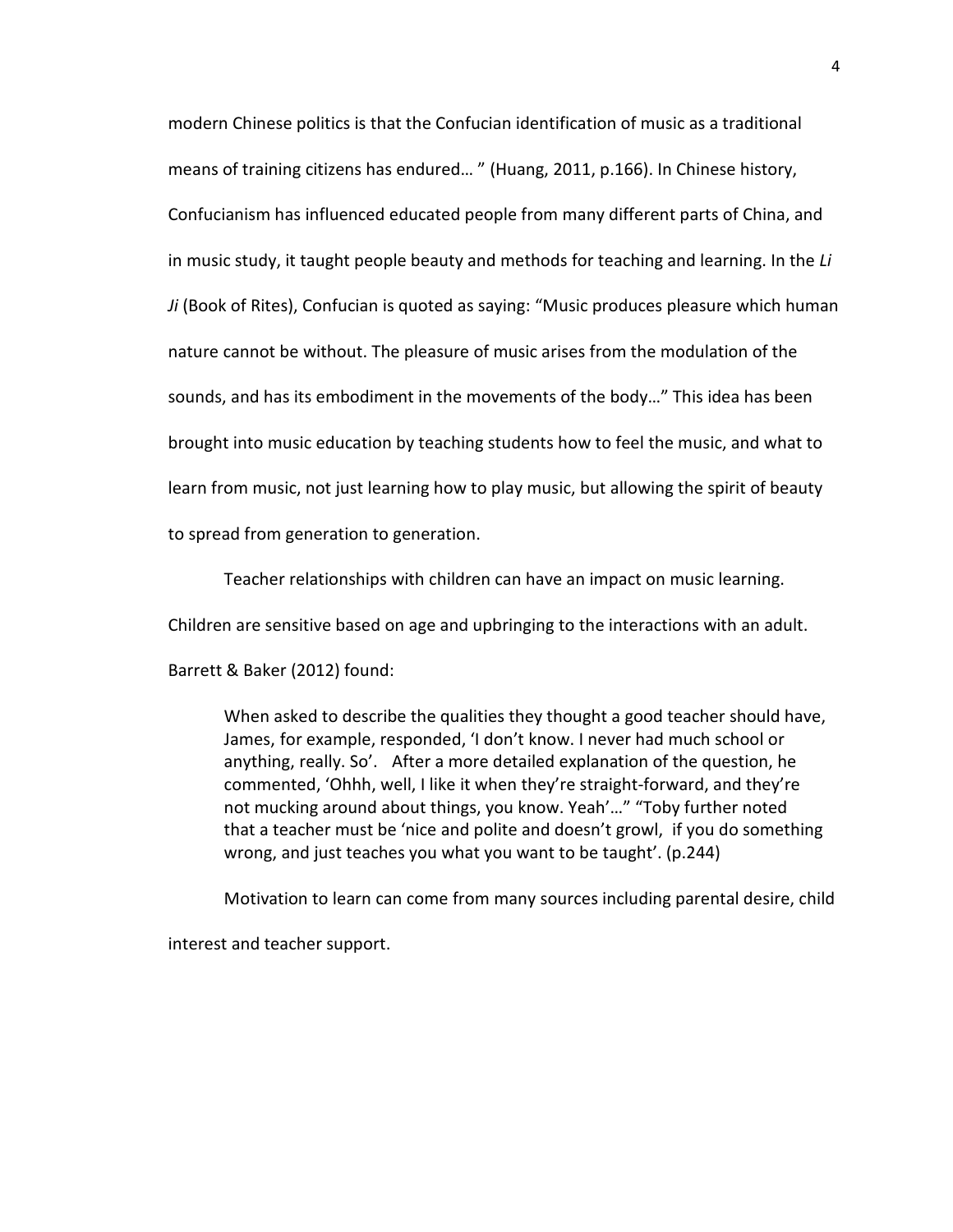#### **CHAPTER TWO**

#### **Methodology**

Piano in China has become an important area of learning for children. This is a comparative study of the piano method books, materials and pedagogy for teaching piano to children in China and the United States. Seven piano teachers were selected to participate in this qualitative study. The materials have been collected and examined to determine how technique is developed and when music theory and musicianship are introduced to children. The comparison of materials and methods will allow Chinese piano teachers to understand how their teaching is similar to or different from that of U.S. teachers.

 Semi-structured interviews following the practice of Fontana & Frey (1994) were completed with each of the participants following the questions in the appendix. Interviews in China during the summer 2014, ranged in time from 25-45 minutes and were set in convenient locations. I interviewed Christina in an ice-cream store, Grazia in a small dessert bar in a shopping mall and Coco in my home. I interviewed Zheng and Mrs. Yang individually at the office in their school. These two teachers are in the same school, and they share the same office. These were all first time interviews. Then I used "WeChat" to ask each person some additional follow-up questions online once I returned to the United States. Further follow up questions to clarify random information for each person was achieved through "WeChat". Interviews in the United States took place in the fall of 2014. I interviewed Mary for about 40 minutes, in her office, which is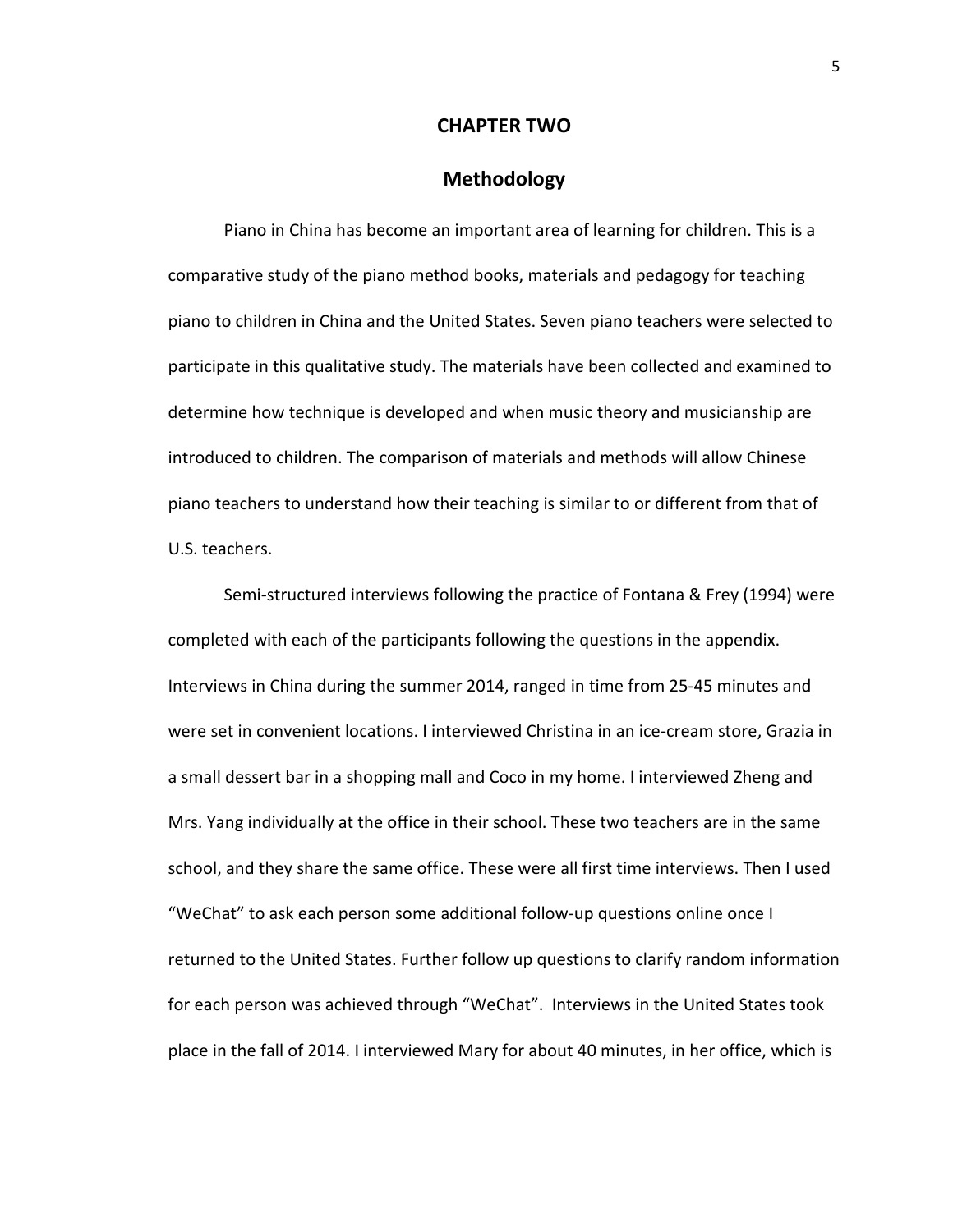also her teaching classroom. My twenty minute interview with Jane took place in Starbucks.

 The interviews were audio recorded using an iphone in both China and the United States. The five Chinese piano teachers and I then used "WeChat" text messages to connect with each other for follow up material. After interviewing the teachers in Chinese, I transcribed all the information into a notebook, and then I translated the interview information into English. The two teacher interviews in the United States were conducted in English and transcribed for content. Open coding based on the techniques of Emerson, Fretz and Shaw (1995) were used and margin notes created to identify themes. Piano materials were analyzed guided by techniques in Hodder (1994) to identify similarities and differences.

#### **Participants**

#### **Chinese Piano Teachers**

 **Christina** is a piano teacher from Shijiazhuang city, and she has taught piano for 6 and a half years. Most of her students are 5-6 years old, the youngest being about 3 years old. She graduated from Yanshan University which is in Qinhuangdao city in Hebei province. She taught piano in Zhongheng Art School and Yunsheng music institution in Qinhuangdao city while in her university program. After graduating from university, she came back to Shijiazhuang city and taught piano with a primary focus on musicianship. She stated "I'm very strict to students. I have my own rules and attitude when I'm teaching piano lessons." She uses *Mikrokosmos* from Bartok Bela, *Czerney*,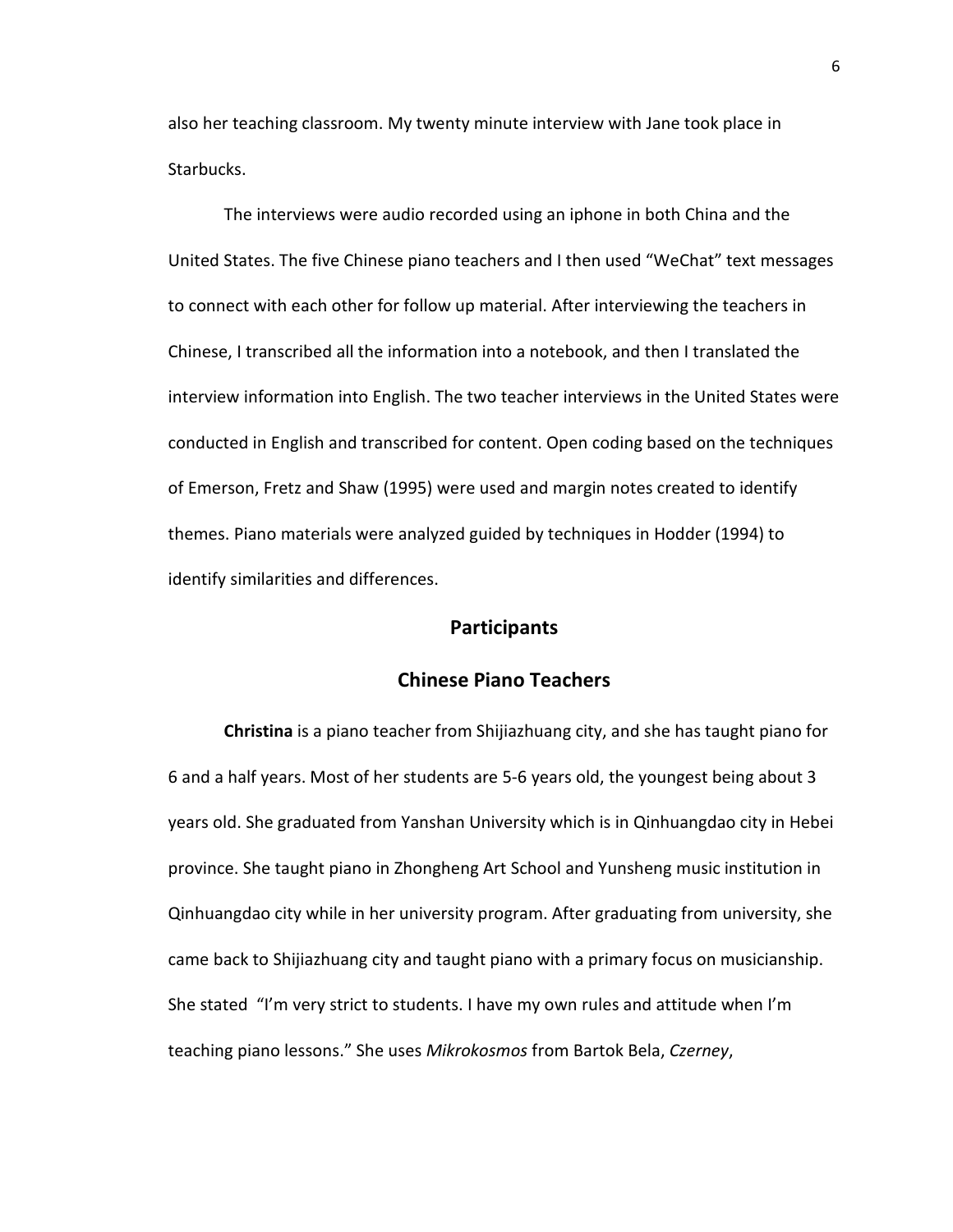*Zweistimmige Inventionen* from Bach, the *Bastein* series, and *Beyer* to teach her students.

She chooses some new materials each year which she has found through colleagues or other recommendations. Her focus for most of the materials is the interests of the children. She really likes to use the *Bastein* series to teach piano because this material is very interesting to children. For instance, it introduces some knowledge about the "black keys" early in the material. This material series is very comprehensive including technical skills, music theory, basic music knowledge and sight reading. It also includes strong musicianship material.

 **Coco** has only taught piano in Shijiazhuang city for 4 years. Her teaching also includes musicianship along with piano. She taught students from 4-6 years old, as well as some adults. She said: "some students think I'm strict, some think I'm gentle. I can change my way of teaching to adjust to different kinds of students." She uses a variety of materials to teach piano including: *Tan er ge xue gang qin* (Playing children's songs to learn piano), *Thompsons*, and *Duvernoy*. She thought the *Duvernoy* material was more interesting than Czerny 599, and very melodic.

 She usually suggests her students take the Associated Board of the Royal Schools of Music (ABRSM) grading examination as a form of competition every year. This is also a good opportunity for children to show their development in public. ABRSM has 8 levels, and is a difficult exam for piano, even at the  $1<sup>st</sup>$  level. All the judges are from Western countries. The exams include: music theory, sight reading, and solfeggio. Most of the musical selections are contemporary pieces. The total score is based on 150, and

7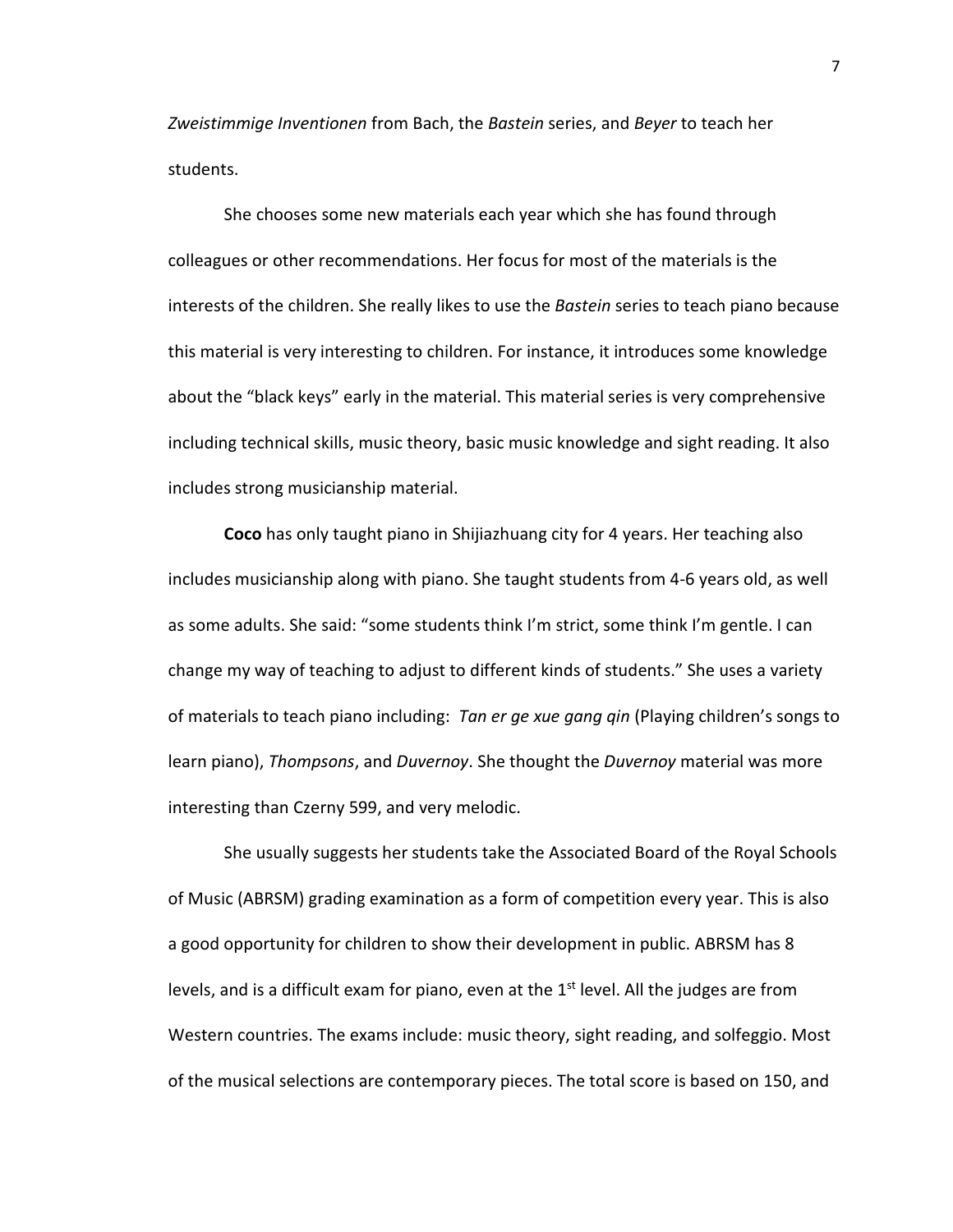the qualified passing score is 100. This is more comprehensive in comparison to the piano exam in China. There are more students who take this exam in Beijing, Shanghai and Guangzhou.

 **Grazia** taught piano and musicianship for 3 years. She taught a high school student some Improvised accompaniments to prepare for going to university. Besides teaching in Shijiazhuang, she also taught in her hometown of Qinhuangdao city. In the beginning, she taught  $1<sup>st</sup>$  and  $2<sup>nd</sup>$  grade elementary students who had some piano basics. Then she taught some higher level students and other students who had never learned music formally. She said she is like a chameleon. For some students that are not very confident, she will encourage them. On the other hand, she will also control some students who are over confident in their abilities. She uses *Lemoine*, *Czerny*, *Mikrokosmos* from Bela Bartok, the *Bastein* series, *Bach* and *Thompson*.

She has her own way of teaching piano without materials. She will teach children staff notation, and a"12345" finger position. These five notes, without "6 & 7" allow children to remain in basic hand position. She writes some simple melodies by herself to let children play using only the right hand. Then she chooses music from the *Thompson*  materials to let children play the right hand part, while she plays a left hand part to accompany them. She also has children play descending scales from "17654"since they have the same hand position. She then chooses music which is full of technical skills for the children, because she thinks children thrive on the challenge.

 **Mrs. Yang** taught piano for 9 years in Shijiazhuang city. She was a piano teaching assistant when she was in university. She also taught electronic class piano lessons at

8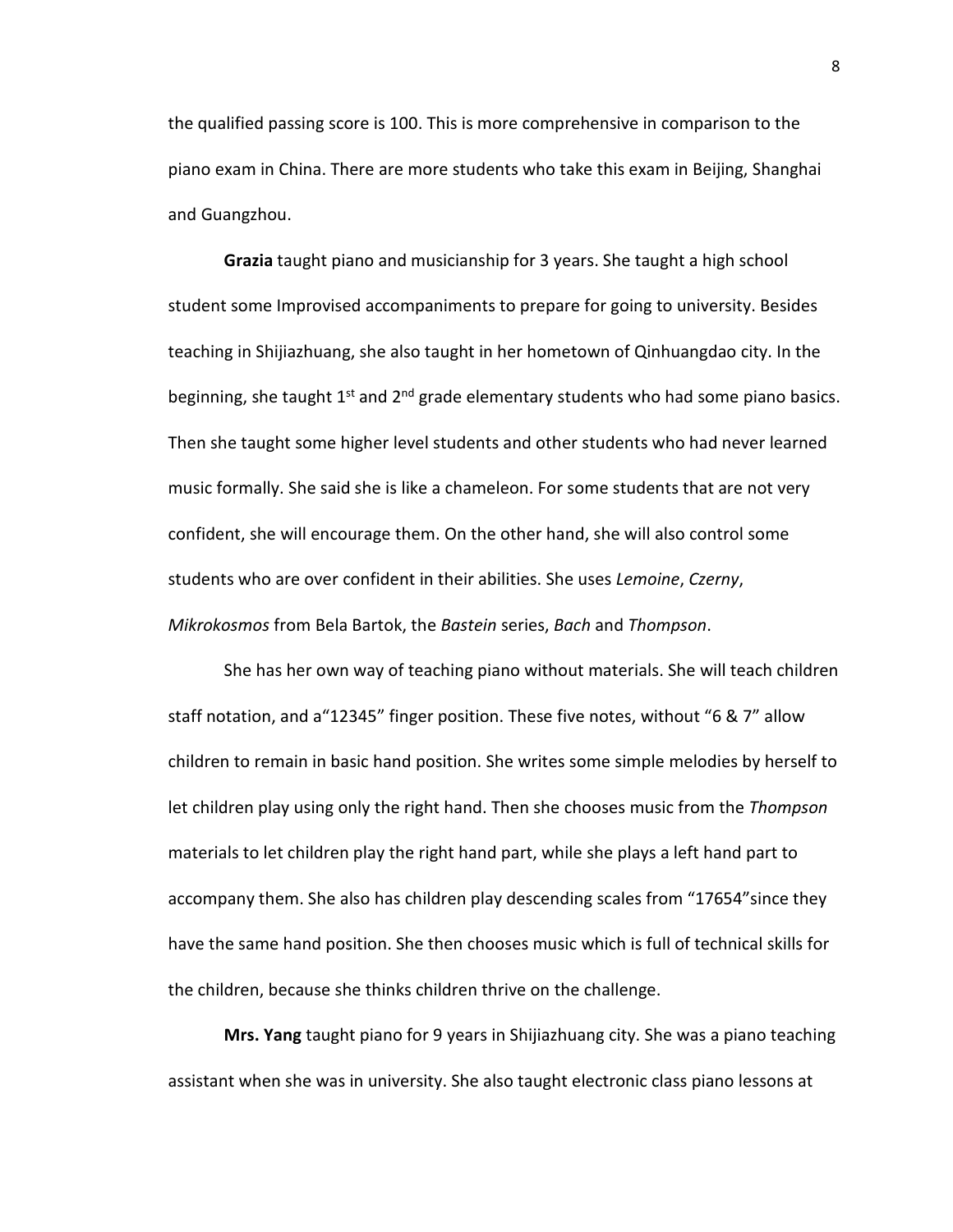university, and is currently teaching musicianship as well. Her students include 4-6 years old and some adults. She said: "I can be like a friend with my students. I always encourage them and emphasize technique practice to them. Her choices for materials include *Thompson*, *Bach*, *Quweigangqinjiqiao* and *Beyer*.

 According to Mrs. Yang, "I remember the first time when I taught a child piano. He seldom talked with me. He often sat next to his mom, and he seemed like he didn't want to have any contact with me. I called his mom after class and I asked, 'Does he like me?' His mom told me, 'He likes you, and he really wants to learn piano with you. He's not very active, but he wants to try his best to do everything well.' Then next time when we had class together, I told him if he understood what I taught him in class, he could tell his mom that he got it. When he told his mom that he knew it (knowledge), I knew he understood the ideas. If some children are too active, I'll find some ways to let them be quiet sometimes. I want them to keep a balance of using their energy during piano learning. "

 **Zheng** has taught piano for more than 7 years in Shijiazhuang city. She also teach music lessons in elementary schools, music appreciation lessons in high schools and some music classes for passing exams to go on to universities/colleges. Most of her students are elementary school students, and some are high school students, but adults are seldom. She said she is a patient teacher for teaching children piano. She is very friendly, and she told me she loves to study. She always keeps moving forward to achieve new goals in her life. The materials she used are *Czerny 849, Czerny 599, Beyer, the Bastein series, Lemoine,* and *Thompson.*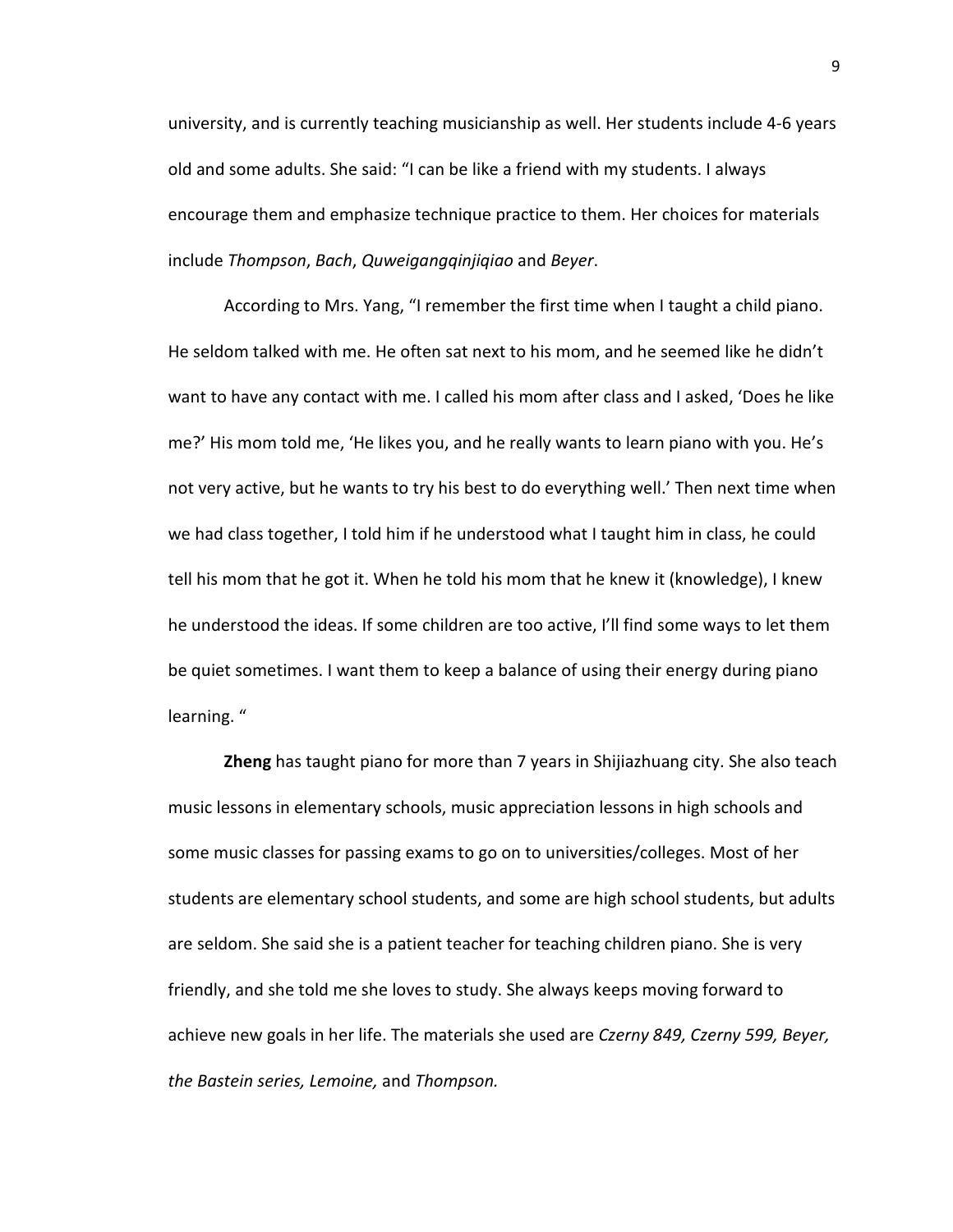She thought learning music without a music atmosphere is like learning language without an appropriate language environment. For instance, Chinese students want to learn better English, so schools will find some foreigners from English speaking countries to teach them. I think the same is true for learning music. She said like some people thought some music institutions are a good environment for learning music, but she thought the institutions are only interested in money. She said: "I think the best music environment is from family and daily life. For example, I have a friend, his family members all work in hospitals (doctors or nurses), but they all love music. Sometimes I think they are better than some musicians at understanding music. There's one big CD wall in their apartment. They listen to music every day, and that is the first thing they do after work each day. I think their children must be talented in music. So when I teach children piano, I will make piano lessons more musical and interesting for them. I also will suggest to children's parents that they make a music atmosphere as much as possible at home for their children.

 Zheng and Christina were my high school classmates who I knew had gone on to university for music education. Grazia was introduced to me by Christina who is her current colleague. Mrs. Yang was a current colleague of Zheng. Coco was introduced to me by my grandmother and became a friend who I knew taught piano.

#### **United States Piano Teachers**

The two American teachers were introduced to me by my advisor. She knew both had been teaching piano but for very different numbers of years.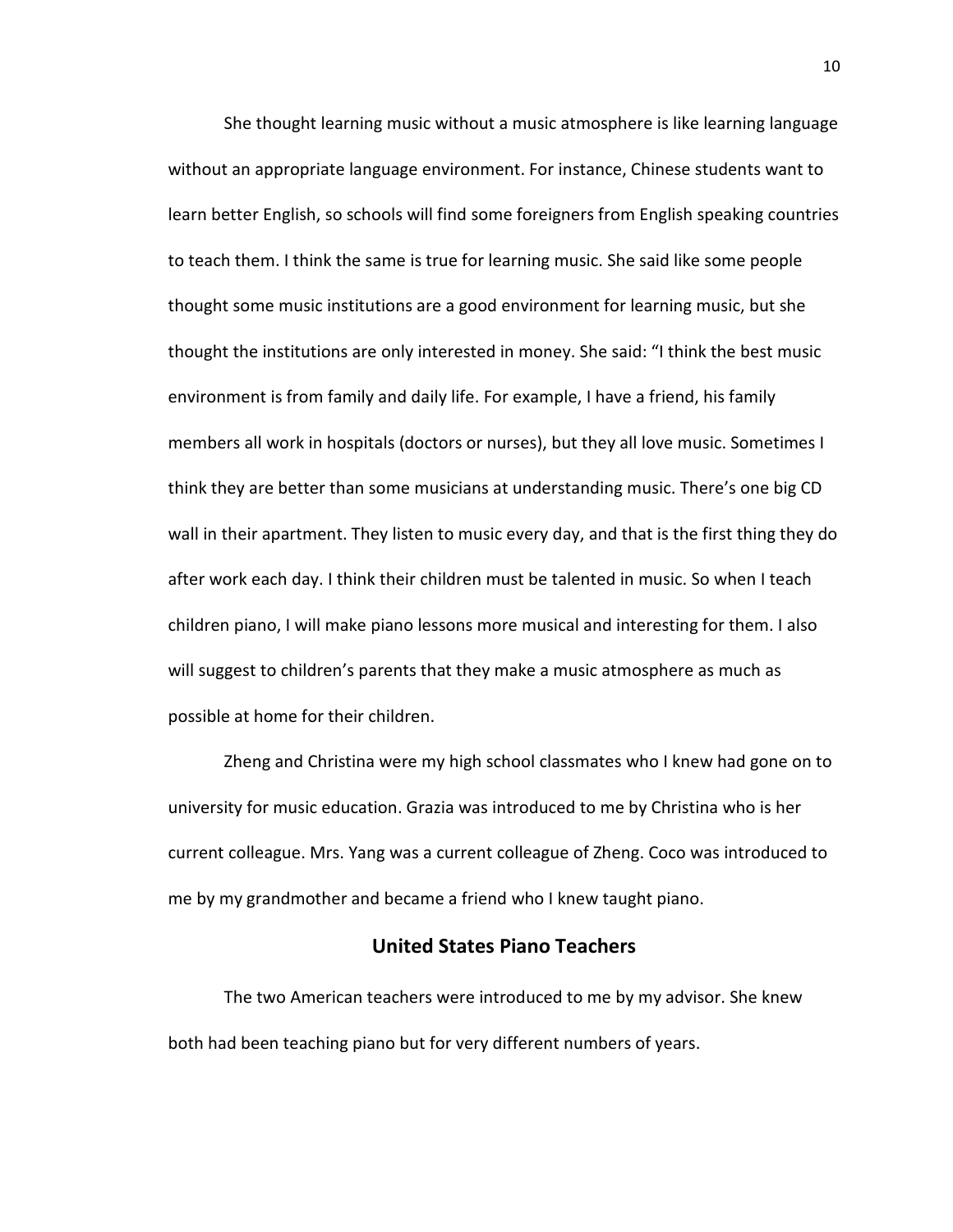**Mary** teaches students as young as K5 up through adults in their 60s, but the average age is 7 years old up through high school. She also teaches piano to undergraduate music majors at a university. She has taught piano since she was an undergraduate student which is now more than 30 years. She used to live in Washington D.C., where she spent most of her early adult life, but now she is teaching piano in the Midwest. Besides piano teaching, she also teaches composition, improvisation and music theory within her piano lessons. She has used the *John Thompson* materials but now uses *Bastien, My first piano adventures,* and *Alfred Premier Method* to teach. She also uses Hanon and Czerny exercises as well as classical piano repertoire.

She said the materials nowadays are really different from what she used when she was a younger teacher. Every note had finger numbers above them and students were expected to memorize all the music theory that appeared in the materials even if they did not understand what that meant or if they did not yet know how to read music. When the music got harder, they sometimes did not know how to play it. It progressed very fast which was not good for less talented students. But now, in music materials, they encourage critical thinking through introduction of theory concepts. She also thought "they move at a slower pacing than the method book that I used when I was a kid." And she also thought "Kids are more capable of doing things. Kids can do more things even than the method book thinks they can. The method books got easier, slower, but in some way they got better. They use multiple keys to let kids to move on the keyboard a little more, not just on Middle C."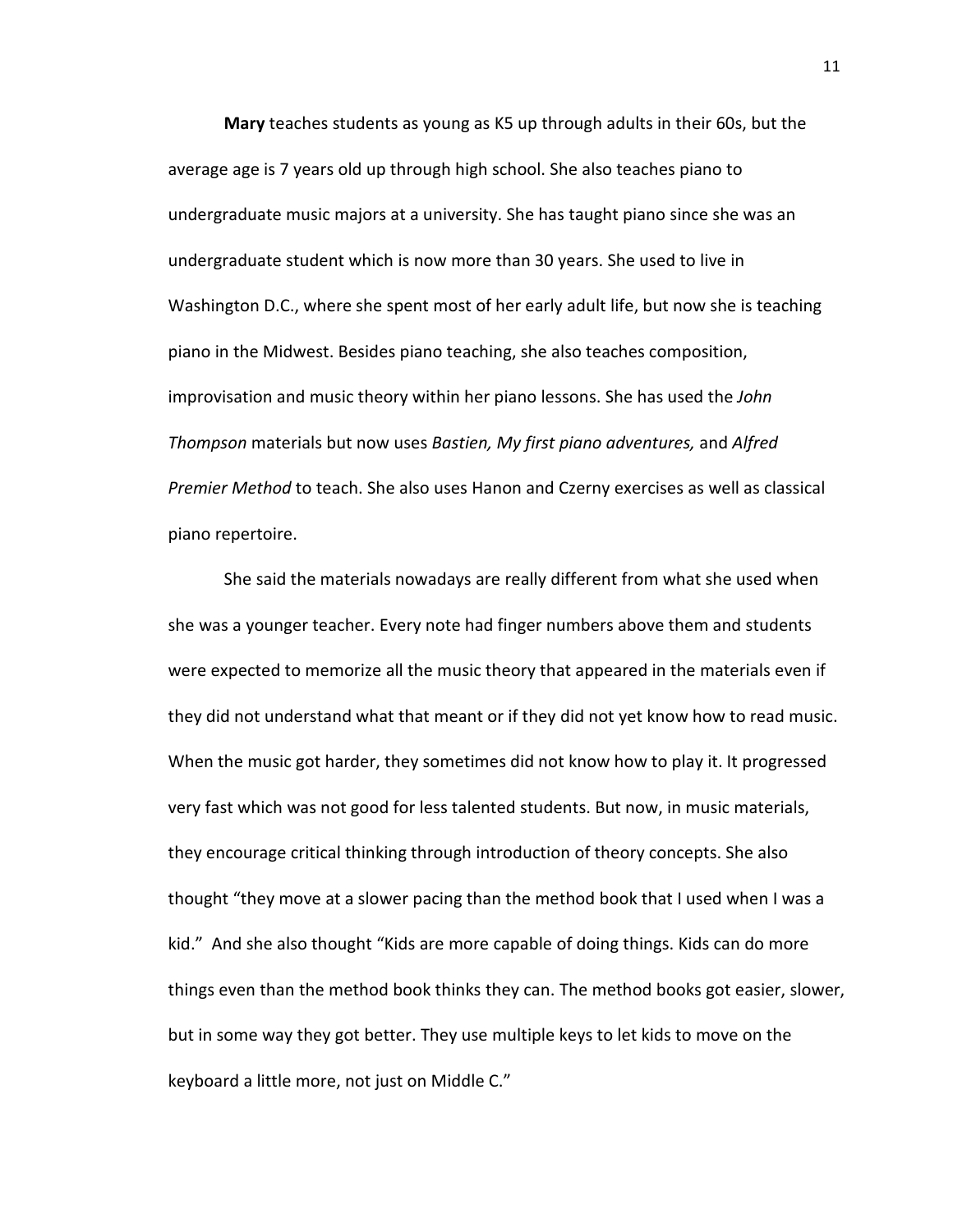**Jane** currently has 6 students, two of whom are 16 years old right now, and the other four students range in age from 7 to 15 years old. She has taught piano for 4 years. She started in 2010 while she was completing her music education degree. She teaches choir classes at an area high school besides piano teaching. Within piano lessons, she also taught music theory to her students. The materials she is using currently are *Faber and Faber Piano Adventures* pack. It includes lesson book, technique book, performance book and theory book. Another book for warm-up and exercise is called *A Dozen a Day*  (Burnam).

She compared the differences of piano learning between high school students and young children. She said for her high school students, she can put more responsibility on them compared to young children: "Put a little more responsibility on them (high school students)… They are older and more mature. Sometimes it is hard (to teach high school students) when they don't have good practice this week, and they come to the lesson unprepared. It's really disappointing because you know they are capable to do it… that's why you still do it." It is obvious to see that she put more expectation on older students. For young children, if they come back to lessons after a week of practice without playing very well, she may encourage parents to guide them more on practicing piano during the week. Because they are young, they are not always able to take responsibility for practicing compared to older children.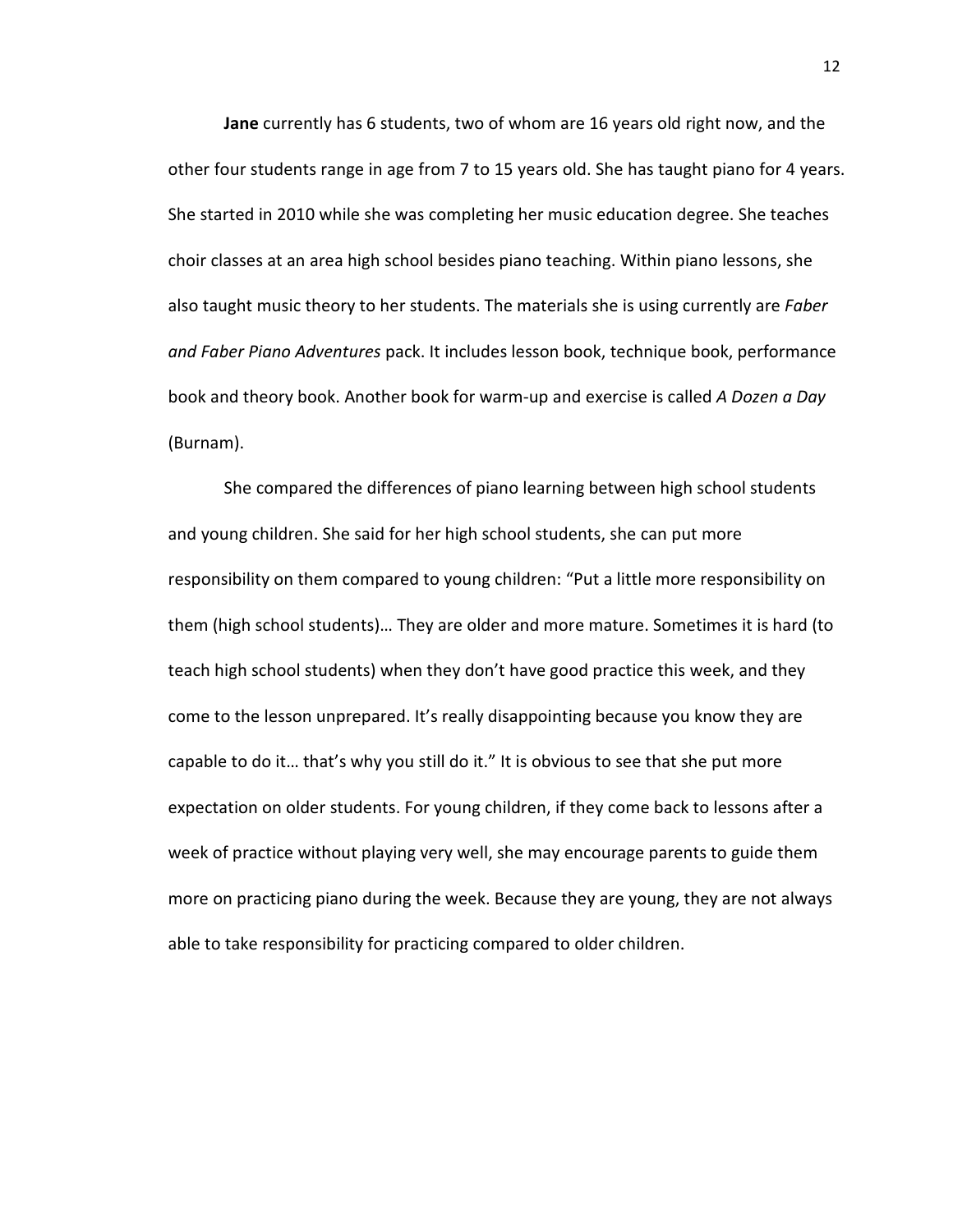#### **CHAPTER THREE**

Seven piano teachers became the interview subjects for this study. They shared information about their background, teaching practice, and piano materials. This chapter includes information from the teachers, which helped to outline a comparison of these ideas.

#### **Piano Teachers from China**

These are the five Chinese piano teachers that I interviewed in China during the summer of 2014. They all shared their own experiences of piano teaching and their music philosophy. They were all talking about how to choose materials for different levels of children.

#### **Mrs. Yang**

 Mrs. Yang is a piano teacher from the northern part of China who is in her early 30's. She has taught piano for 9 years. She was a piano teaching assistant when she was in university, at the same time, she taught music theory class and solfege during school time. She also taught electronic piano in a university cultural program for older men. When she became a formal piano teacher, she taught students between 5 to 7 years old, and also some adults in individual lessons. Right now, she is primarily teaching students between 4 to 13 years old and some students who are preparing to go to art universities. When she has time at school, she likes to share ideas with colleagues about how to choose piano materials for her students. She found most of the time she was thinking about materials related to elementary levels for her students, as well as thinking about choosing some Chinese piano music. She said: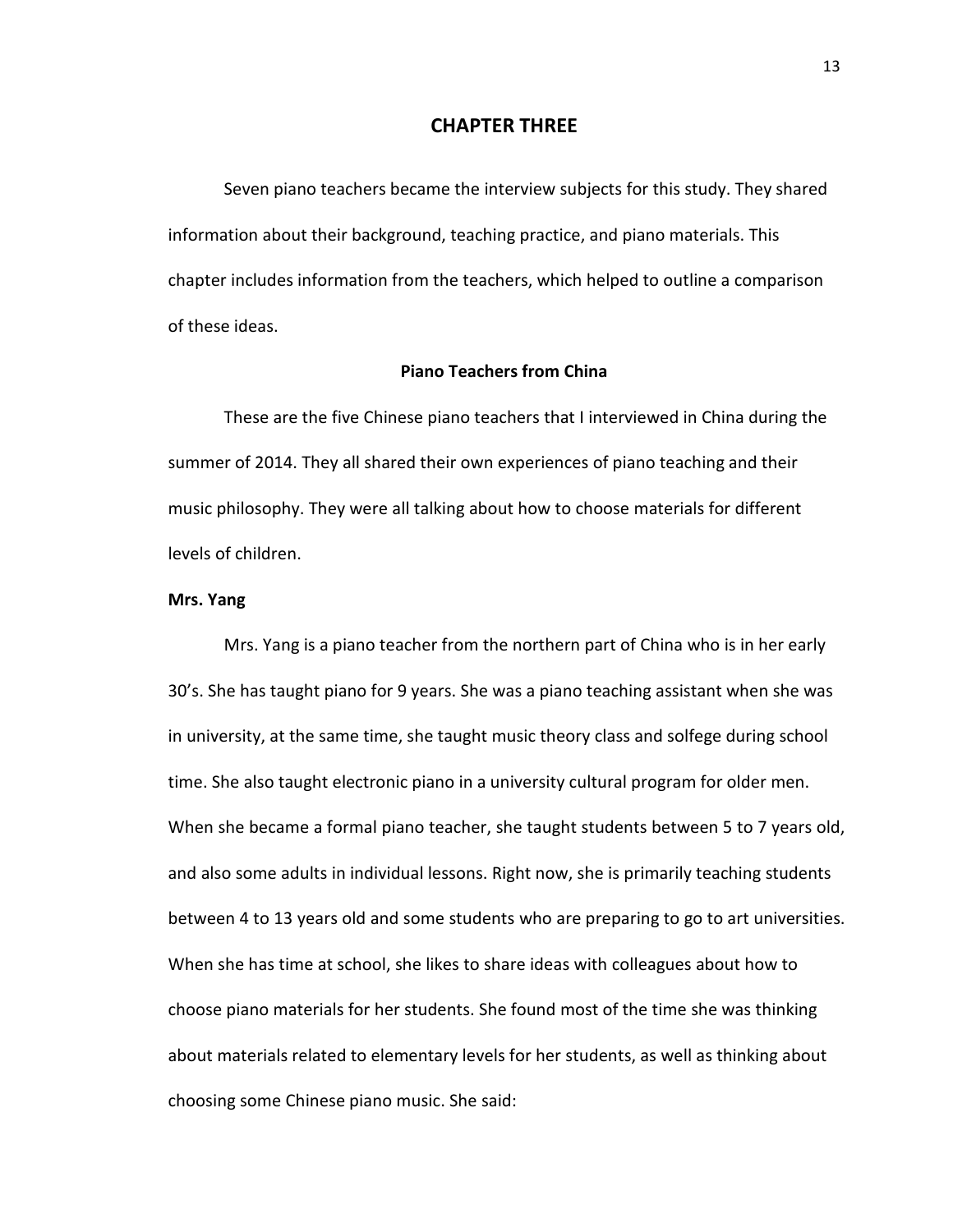After learning 儿童钢琴初步教程 *(translate: Children's Piano initial tutorial volume)* and *The Thompson's,* I suggest students to learn some *Bach* and *Beyer.*  Also 趣味钢琴技巧 *(Fun piano skills revision)* is a good choice. (Most of the time) I'll choose materials that I think are good for children to learn.

She also has some of her own opinions about what kind of materials are more

suitable for children to use. She said:

 I think first of all, the materials should be interesting for children to use, for example, colorful pictures, interesting photos that they use in the materials. Secondly I think materials should have different levels for different students. For children, it should be easier and good connections between each part in materials or between materials. It should let children feel that they can reach their goals after making their effort of learning. Thirdly, the annotations in the materials (especially for children) should be more detailed and accurate. It's really important for the beginners to learn piano. They shouldn't learn mistakes at their first step.

She also feels the materials directly contribute to technique. She said:

 When I am using materials to teach, I'll focus on technique practice and basic skills practice for every lesson. For instance, I need children to concentrate more on his/her palms when they practice, then I'll choose some pieces to support their hands to stand on the piano, such as chords or intervals practice or some music including some of these parts. Starting from small intervals (like thirds) then get larger intervals that they can handle. After chords or intervals practice, I'll let my students do some scales practice to reinforce with each practice. If you want to get better about your piano study, you should always let yourself slow down when you practice your basic techniques, that's what I always told my students. And I always choose some materials or music that I think I want them to practice and improve their piano skills.

Mrs. Yang taught piano technique during her class, but she also shared some

ideas about how to get music theory involved in her lessons:

 During my piano lessons, I'll do music theory at the same time. I won't teach individual music theory lessons, but I'll base it on each student if they have some theory problems when they practicing piano. For example, some students will have piano exams within a couple days, and they need some scale practice, I'll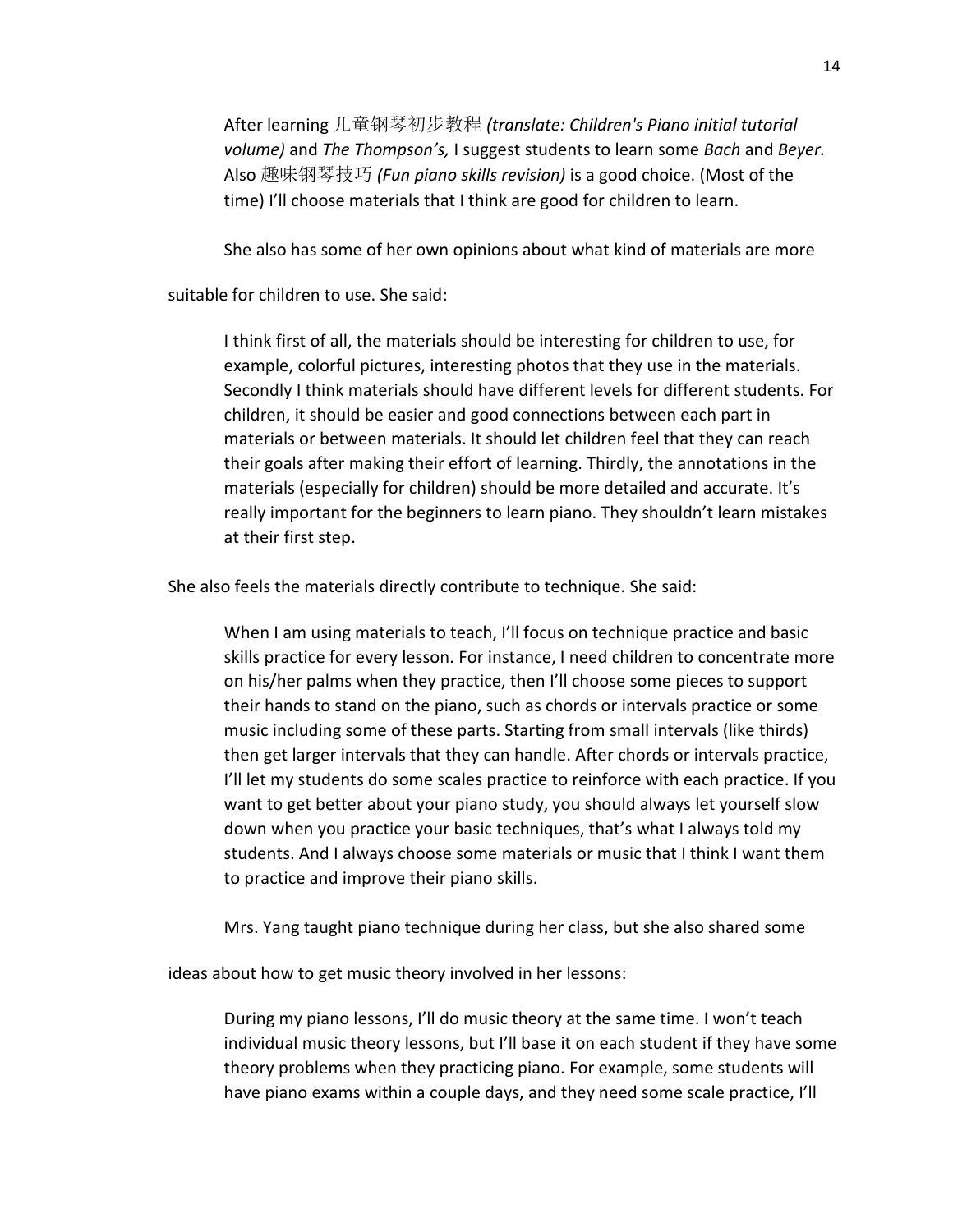let them start from different keys (tones) to let them memorize what they are playing, then they will get more familiar about scales in different tones. Music theory needs to be repeated all the time, it's not easy to learn, I always repeat in my lesson about what I taught from last time, like key signature, sometimes you have to say several times then they (students) will notice and correct the key signature problems.

Ms. Yang does not recommend to her students that they listen to CDs or recordings before they start to learn a new piece, nor does she play a piece completely for them in the beginning. She prefers that her students learn pieces by themselves at first.

#### **Christina**

Christina is a piano teacher from the northern part of China, where she has taught piano for 6 and a half years. She was teaching piano in piano studios and some music institutions after she graduated from university in China. She also taught music theory and solfeggio. Most of her students are approximately 5-6 years old, the youngest being about 3 years old. She said: "I'm very strict to my students. I have my own rules to teach piano."

Christine described her approach to a lesson with her students. She said:

I think every piano teacher should have their own methods to teach piano. I recommend piano teachers use *Bastein* (to teach piano). The arrangement in the book is fantastic. I will follow what is in the material to have my piano lessons. *Bartok* (Small Universe) is novel compared to what I used (*The Thompson's*) when I was learning piano in my childhood.

Without specifically being asked about piano materials, Christine shared wealth of ideas about the materials she uses. "In *The Thompson's*, students will learn 'What's Middle C?' and 'Where it is on the keyboard?' in **Lesson 1**. In *Bartok* **Lesson 1**, it will guide students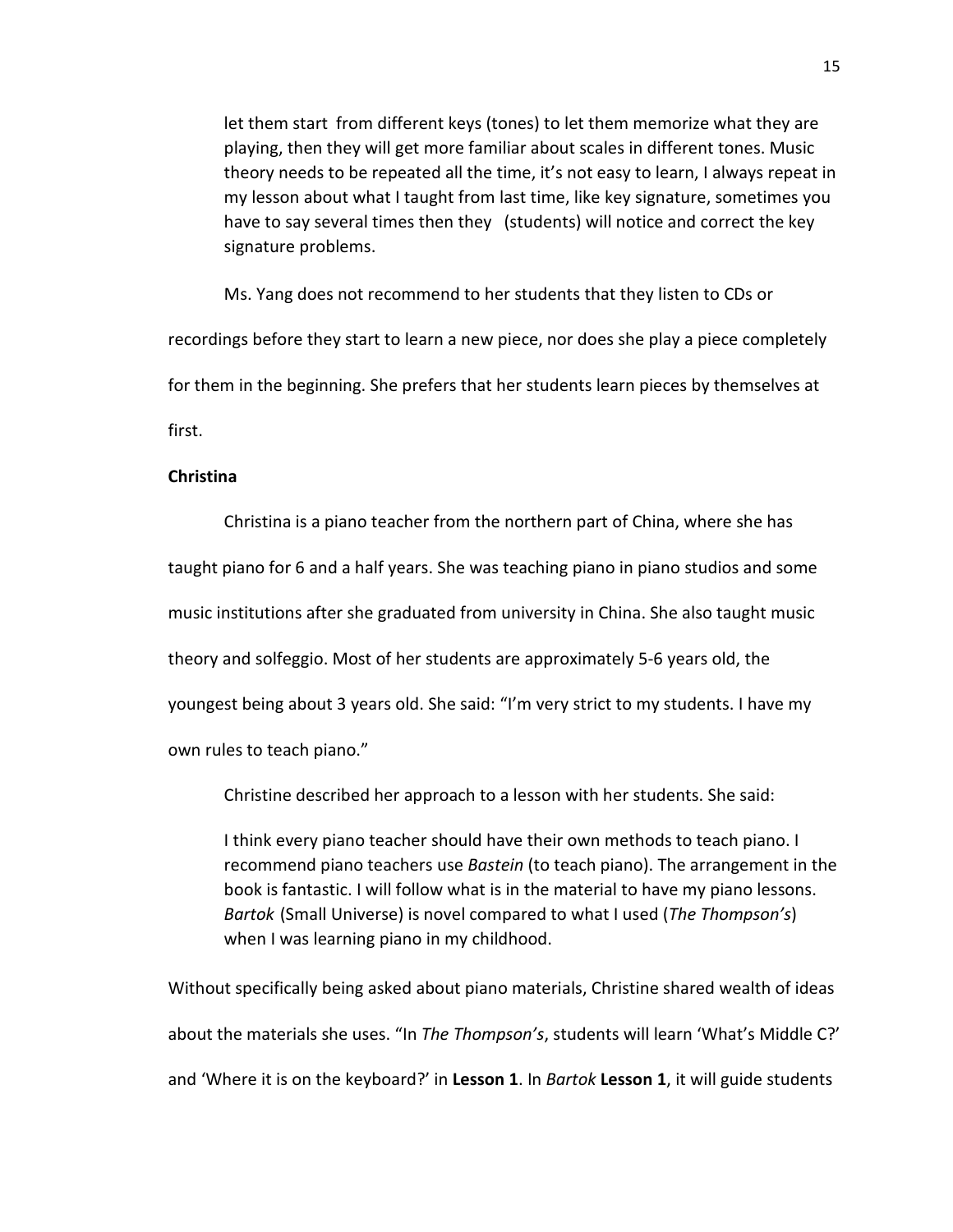to know about the piano, (it is) to know about this instrument. The perspective is very

different." New ideas are emerging on the sequence of teaching ideas for early piano

development. Christine continued to describe the *Bartok* materials.

 It tells students the arrangement of black and white keys on the piano. And it started with black keys to introduce in the book. Children will find the black keys are in groups on the keyboard. They find that is interesting, and it is much easier for them to memorize the position of each note on the keyboard. I found it is also helpful to them to remember the white key notes.

The new materials make it easier for children to learn the notes on piano, and to remain

focused while concentrating on piano lessons every time. "After this process, I will teach

key signatures and tempo and so on. They are all in the book, beginning from easy levels

to teach children." Current piano materials tend to be designed with more musicianship

skills in mind. Christine described:

There are 5 packs in *Bastein,* each one has 4 sections, which are: *Basic, Technique, Theory* and *Performance.* I use all of them each time in my piano lessons. For instance, if I will teach *note groups* on the keyboard, it asks children to play one note on the piano. I will teach them note names of different notes in music theory, and also teach them how to play it. I should use the *Technique* book to teach children how to play them. The four books are always packaged together when teachers use them to teach piano. It's a new material in my city; it's not as popular as *The Thompson's*.

Christina likes the new concept free movement in hand-shape compared to the old way of holding the hand as if it held a ball, as she learned when she was young. Today, teachers require children to keep their hands relaxed when they are playing

piano.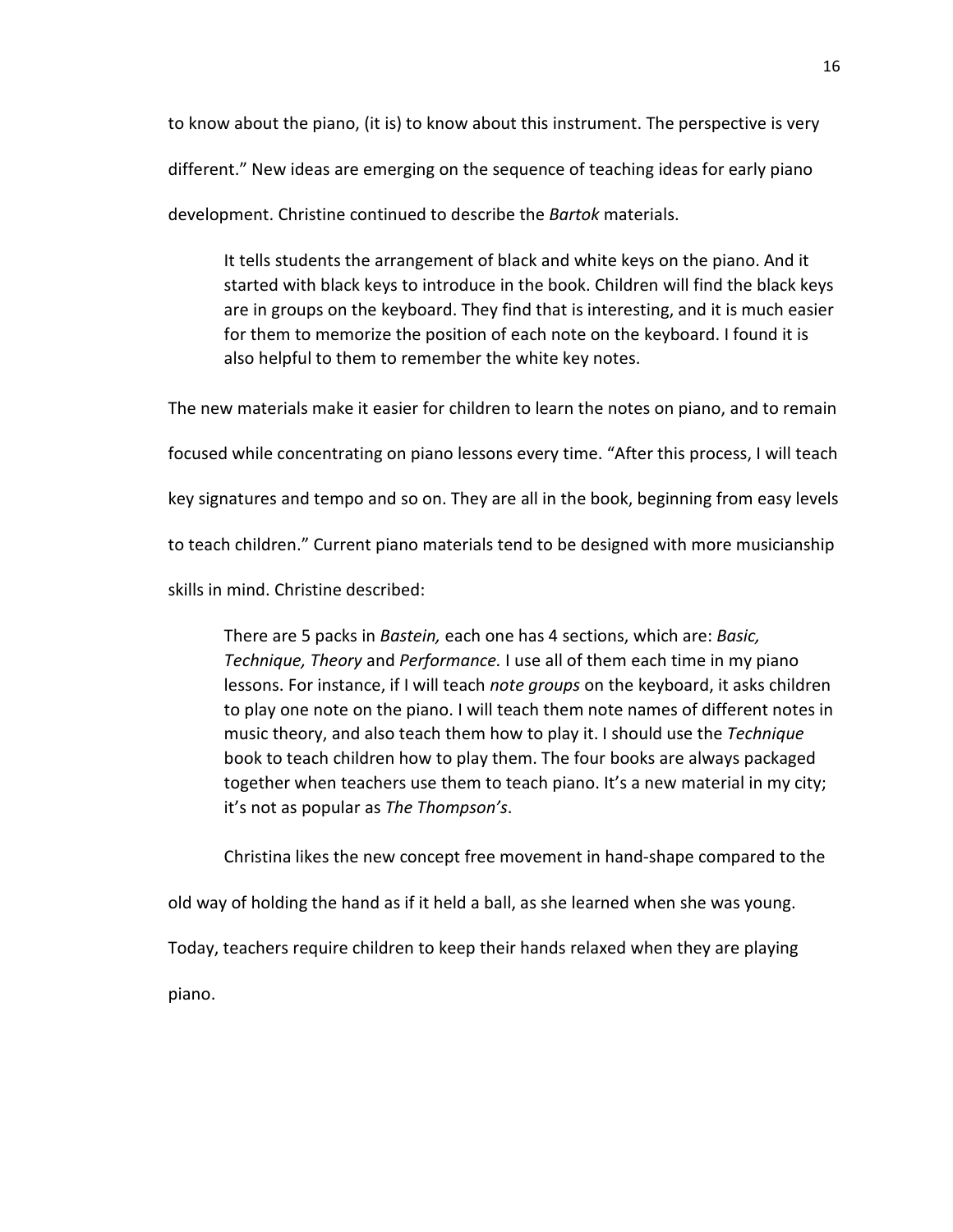#### **Zheng**

Zheng has taught piano and musicianship in Shijiazhuang City for more than 7 years. Most of her students are from elementary school (5-10 years old). She also taught some adults piano, but it is very rare. She said: "Many students thought I was repeating the same questions too much during class. I think this is part of my personality (laughs). I have a lot of patience for my students and I like to study myself as well."

 Children are able to relate music to their own life experiences to understand what a composer was trying to create. Zheng finds: "It's very important [for children] to distinguish different music styles. The most obvious difference between Chinese and Western music is mode. They can tell the difference from listening to music. No matter Chinese music or Western music, they all come from life." Composers around the world use similar ideas to create music:

 For instance, *waltz* comes from western culture; there is no *waltz* in China. They need teachers to explain this to them. For Chinese dancing, music is *Yang Ge,*  normally *Yang Ge* is two beats or four beats. That's the difference of dance music between Western countries and China.

Zheng also gave an example called *Title Music.* She said:

 This kind of music has very clear purpose for students to practice. For example, *Ju Hao Xiang (Bugle Rang)* from the *Thompson's* has pictures to illustrate to students. Most students won't think that *Bugle* sounds like singing with melodies. Teachers need to explain or play some related videos for some students who are not familiar about Bugle Ringing.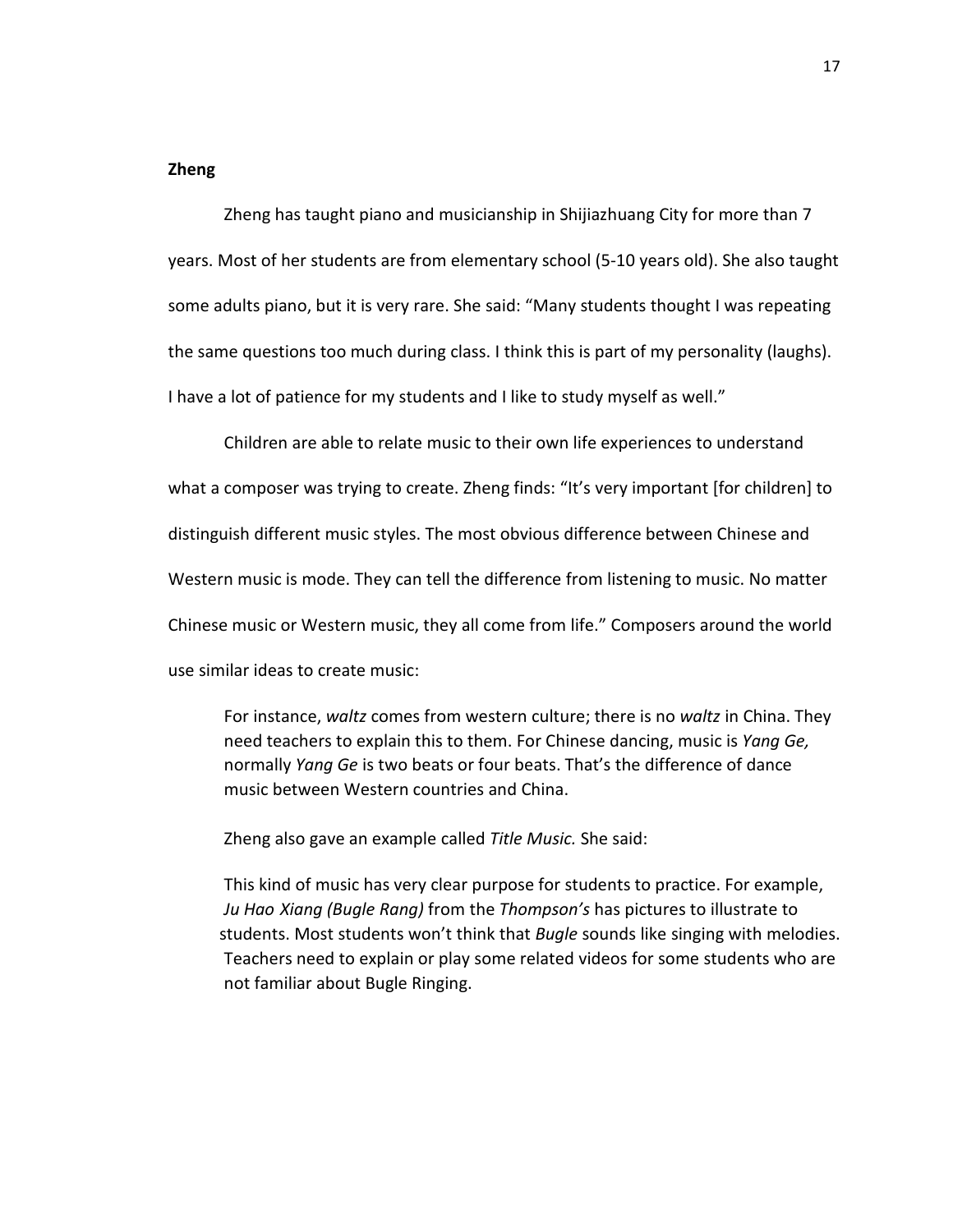According to Zheng and others, learning music is similar to learning another language. The support and atmosphere for learning is important. Parents and families are a key component:

 I have a friend, whose family members are all doctors, but they all like music very much. Sometimes I felt they knew more music than the people who learned music with me. They have a CD wall at their house (a side of wall at their home is full of CDs). The first thing for them every day is listening to music.

Zheng feels the atmosphere she creates for teaching then is helpful for children to learn music. She uses various ideas in her teaching and also suggests parents create some music atmosphere at home for their children.

Zheng thought building a musical environment was very important for children to learn piano. She compared learning music with learning a language, and she felt they are very similar. People need a rich environment to learn language as well as music.

#### **Grazia**

Grazia has been a piano teacher for about 3 years, and grew up in the northern part of China. She taught piano both in her hometown, as well as another city in northern China. When I interviewed her, she was teaching in Shijiazhang. In the beginning of her career, she was teaching students from  $2^{nd}$  and  $3^{rd}$  grade basic piano. As her piano skills improved, she started to teach some older students whose piano level was higher than the students whom she taught before, and she also started to teach some students who had never learned music before. Grazia said: "I think I'm like a chameleon, I'll encourage students who have no confidence, and also find some ways to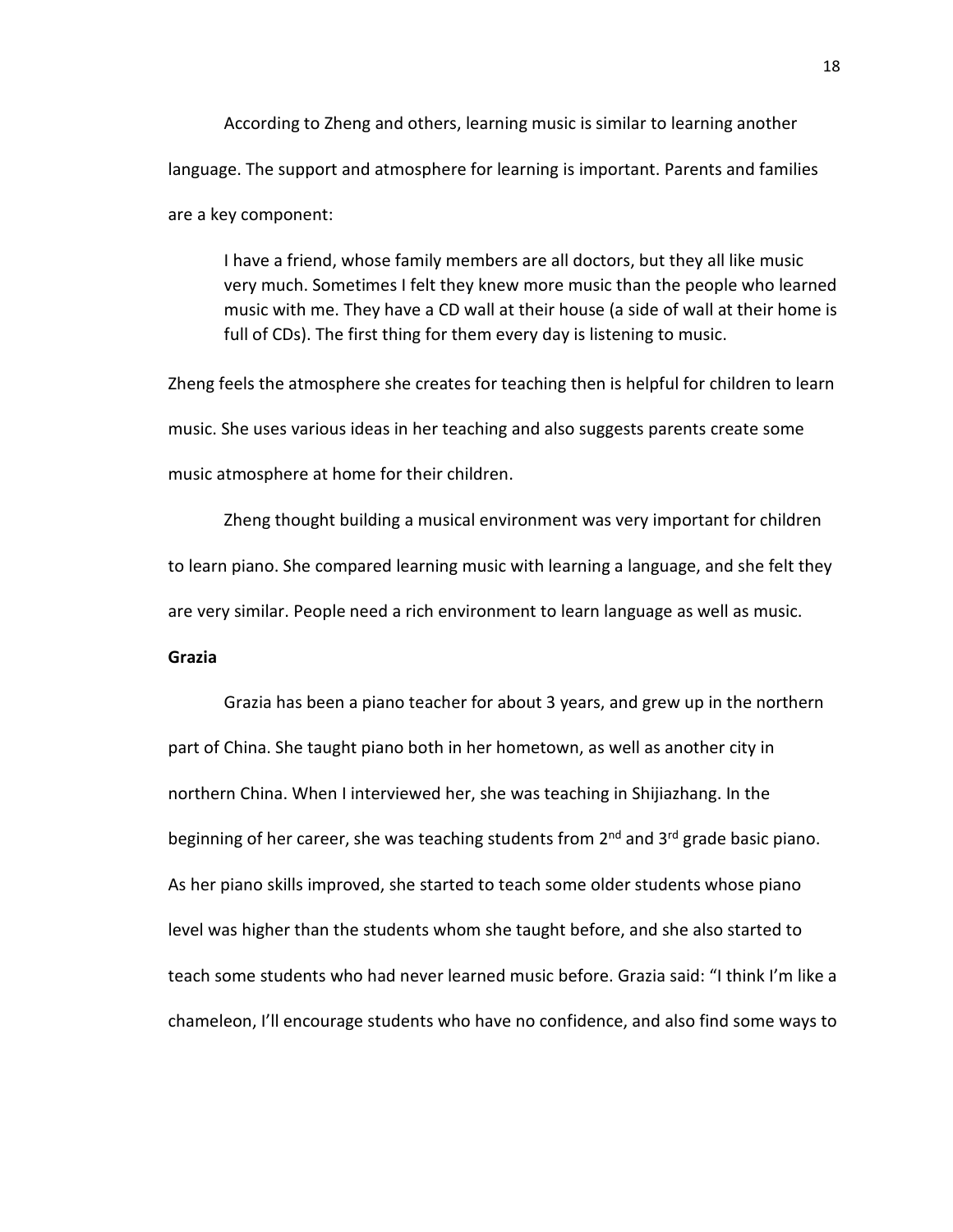find a balance for some students who have too much confidence to make mistakes when they are playing piano."

 She identified pedagogical learning that had come from the school where she studied but she also noted: "I have my own teaching style. First of all, I'll simply introduce the staff to my students, and then I'll introduce '12345' the five basic notes to them without '6 & 7' (so it won't require change in finger positions), and also I'll teach them how to count lines and spaces on the staff." This provides the basis for technique. She added: "Sometimes I wrote short melodies by myself (only for right hand), after students were familiar with how to play five notes with their right hand. I also pick some pieces from *The Thompson's* to only have the student play the left hand part, or sometimes I will play the right hand to accompany them." The technique then is similar for the left hand development. As students progress then Grazia stated: "I'll always choose some hard pieces for my students, especially for young students who like a challenge."

 Part of teaching is matching the music to the students. Grazia told me: "I'll choose different styles of pieces for students who have different personalities. For some students who are very active in class, I'll choose some pieces that suit their characteristics, otherwise it's very hard for them to concentrate on class." She gave some ideas about how she teaches piano saying:

 At first, I'll talk about music terminology, and then I'll analyze what mode the piece is in with students, because major and minor pieces have a different feeling when you hear them. Then we'll talk about the beat within the piece, and some special rhythmic mode in each piece. I also need students to sing melodies when they are playing. It really helps them for playing piano.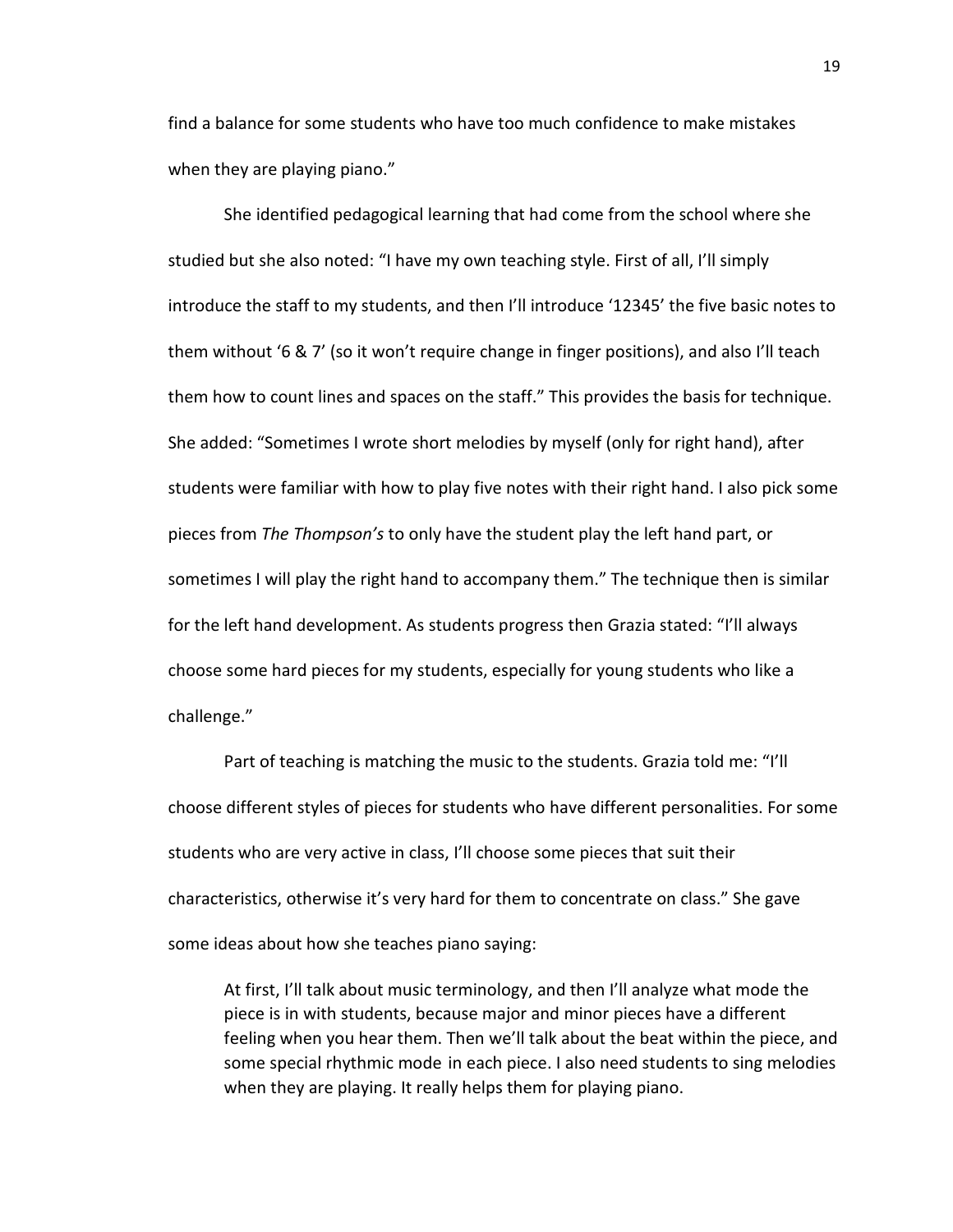Analyzing the piece allows the student to be aware of what is needed to play it. She said: "Sometimes the right hand is staccato, and the left hand is legato. It's easier if both hands move in the same direction, or to the same rhythm. That's why I suggest students practice both hands separately." This is particularly important for pieces such as *Minuet*  by *Bach.* "I may also suggest students add a note for pause in music" which helps to develop musicianship and expression.

Grazia said that there are some disadvantages to using the Orff Teaching Methods; one of the disadvantages is the use of *Ta Ti* rhythmic syllables as a teaching method. Children in music classrooms can learn rhythms in this way, and it may also be easier for children to memorize rhythms, however this is not always good for piano teaching. *Ta Ti* rhythmic syllables can be hard to use to describe some difficult rhythms during piano study, and it also may take children a long time to internalize the actual rhythmic feeling once they stop using the syllables.

#### **Coco**

Coco taught piano for 4 years, while also teaching music theory. She only taught piano in her hometown Shijiazhuang City. Besides teaching students between 4 to 6 years old, she taught adults. She said: "Some students thought I'm very gentle, some students thought I'm very strict to them when I was teaching. I'll adjust my teaching style to different students."

 Coco gave some examples about how to teach music theory during her piano lessons. She said: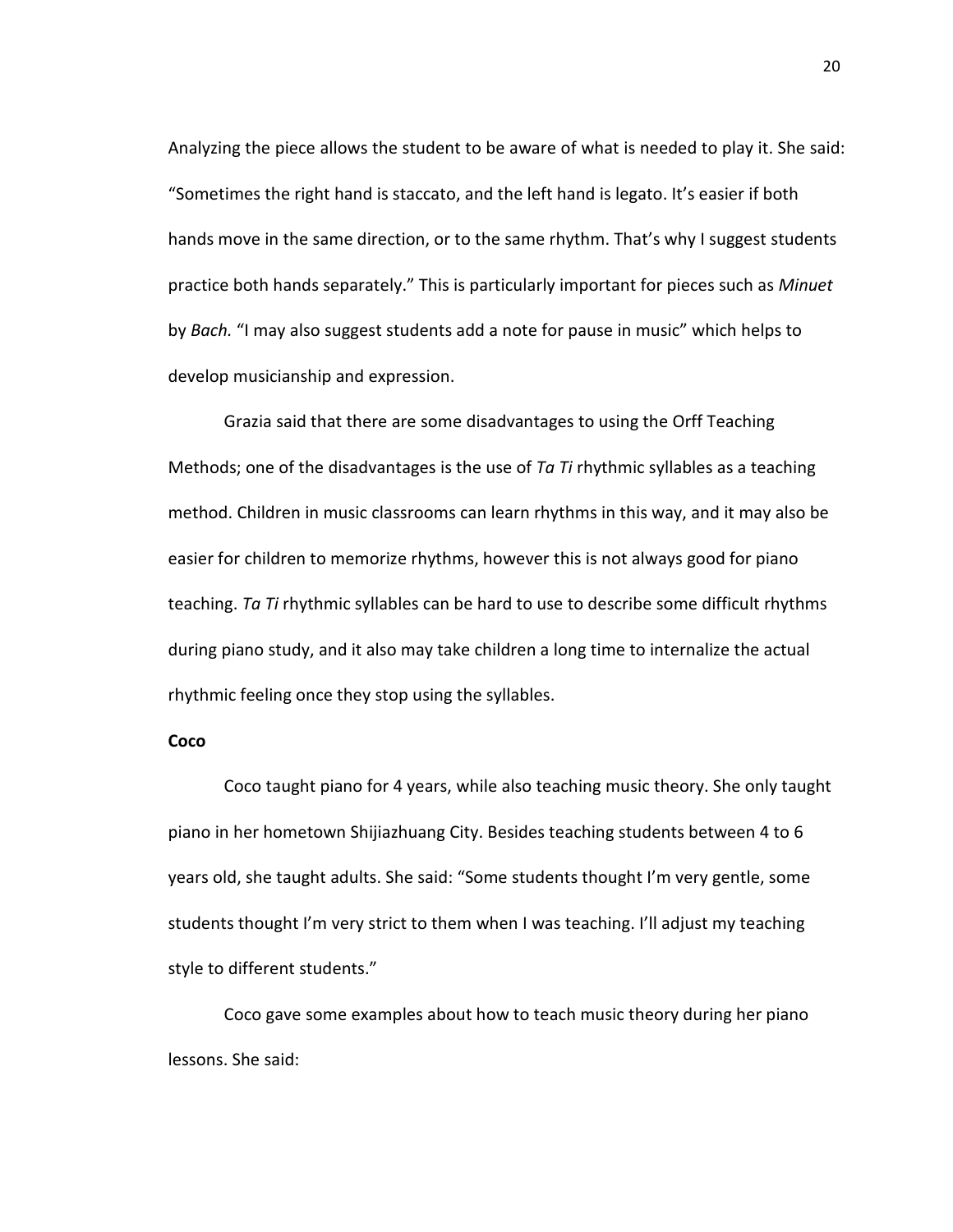We have music enlightened class in my city. They will use *Orff Teaching Methods* to teach music. But there is one problem that is after learning *Orff,* students will feel bored earning piano. Because children won't be asked too much during *Orff* study, (children mostly are playing music games during *Orff* classes), they don't have too much requirement for children to do. I think if I knew more about *Orff Teaching Methods,* I could use more during my piano lessons. For example, 'mi' is the kitten living on the first floor. They will draw *staff* on the ground to let children to find notes.

 She also shared: "I think learning piano is not only technique study, it also should add musicianship study in the learning process." This could be facilitated by adding some of the Orff techniques to practice. Parents are often interested in having their children learn piano for fun, so selection of material is critical. Coco stated: "Some difficult materials are only suited for some students who want to learn. Many children like to learn fast and interesting pieces" however this can create technical issues that require children to work on *Etudes* in every lesson. This allows for finger practice children need to build technique. She said: "They can start with simple *children's songs* to find pitch. I suggest children sing while they play at first. After half to one year, I'll add *Etudes* for them." This allows for developmental progress. Coco found teaching beginning students the hardest, because it involved not only teaching musical knowledge, but also the starting point for technical experience.

 She also explained: "I think no matter what materials teachers use, the key point is to let children trust you and build good communication with them and parents." Children adjust to individual teaching styles as they progress.

 Coco also supports her students toward success with the piano grading examination in China when she said: "China every year has piano grading examination. It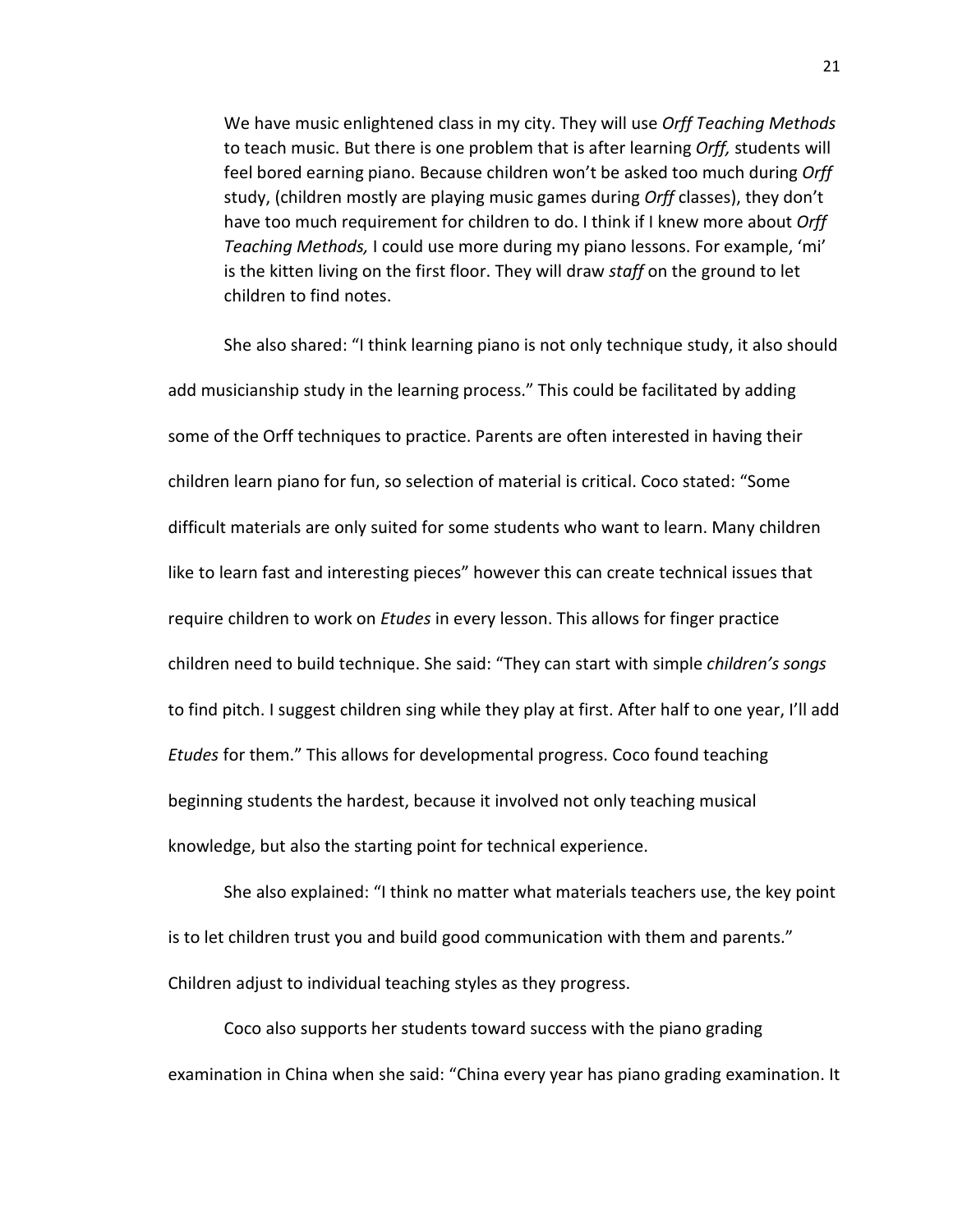is just like a piano competition. Learning piano with me, I will give them (the students) the opportunity to show themselves that they can do it."

#### **Summary of Chinese Teachers**

 The piano teachers from China all presented different perspectives on teaching from hand-shape to learning environment, and including specific ideas about teaching methods. Their ideas, while similar in some cases, are all unique and impressive, bringing up very important points in piano lessons for children.

#### **United States Piano Teachers**

 These are the two American piano teachers who shared their ideas based on their piano teaching experiences. They represent very different backgrounds in years of experience and choices for their teaching.

#### **Jenny**

Jenny has been teaching piano for a very long time (approximately 30 years). She has been teaching since she was an undergraduate student. She used to live in Washington D.C. where she spent her early adult life. She said that students were different there– they were more serious about learning piano and they needed really good studios. She taught children as young as Kindergarten when they started school up adults (some are in their 60s). The most common age is 7 years old through high school (7-18 years old).

 She explained how to choose materials for her students by saying: "I choose materials based on the age of the students, and whether the students show a lot of musical aptitude or not. Generally I tend to use a lot of rote listening like Suzuki. I do use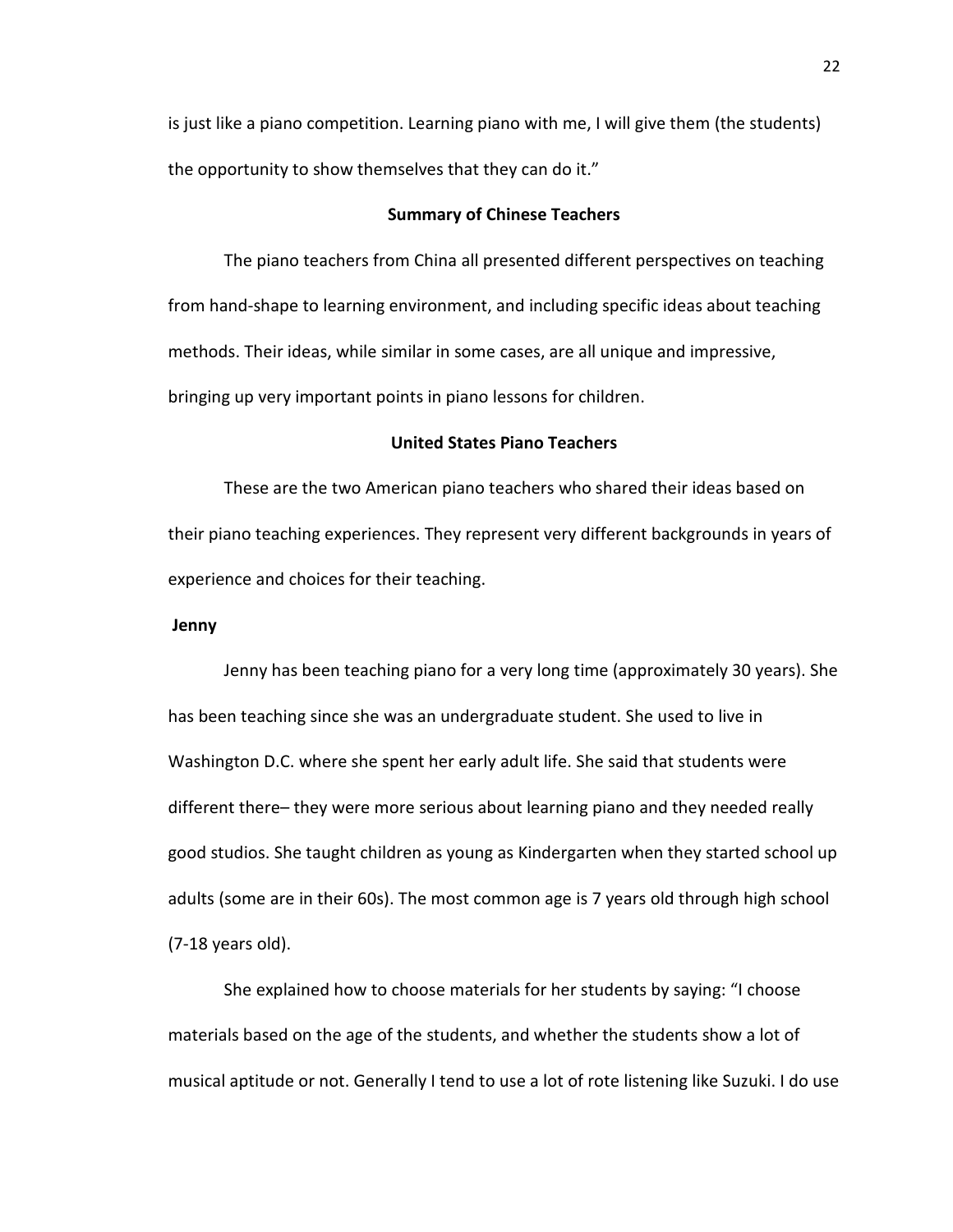a lot of ear training. With the little kids like 5 years old, I show them where the keys are on the keyboard and we will figure out what song they hear." Jenny would sing *Twinkle Twinkle Little Star* to the child and they would play it back. "Any little song (like *Bingo*, *Mary Had A Little Lamb*) they know, we learn by ear first, and then I introduce them to reading it." At that point, Jenny might move a student to the *Bastein Method 1* which is very popular for young beginners or *My First Piano Adventures,* by Randy and Nancy Faber for the really young beginners.

 As students progress such as "when a child reaches 7 years old, I'll use the traditional methods. I usually use 1 of 3 methods that on the market now, most is *Alfred's Premier Piano Course.* I like that one because it moves at a very good pace. The music is excellent and it has the CDs." Many of the newer methods books include material on CD for students to use while learning. "I love using the CDs with young beginners because it trains their ears. Also they can listen to the songs and practice rhythms with the CD. They can clap along, then play without the CD, but it gives them some good performance models." The inclusion of CDs is a relatively new idea:

 For a long time people thought that children shouldn't listen to the music before they play, I just don't believe that. If you listen to the music, obviously you relate to the music on that page. Old methods were based on reading music; new methods in US all have a CD, that let you listen to the songs, and the accompaniment. I use the lesson book, theory book, and performance book, or some of the children like the classical themes book or pop if they like *Disney.* 

Jenny noted that the pace of piano teaching materials has changed since she was young. Materials now are much slower paced which is better for children with less dedication. She noted however, "I think we've gone too far the other way, kids are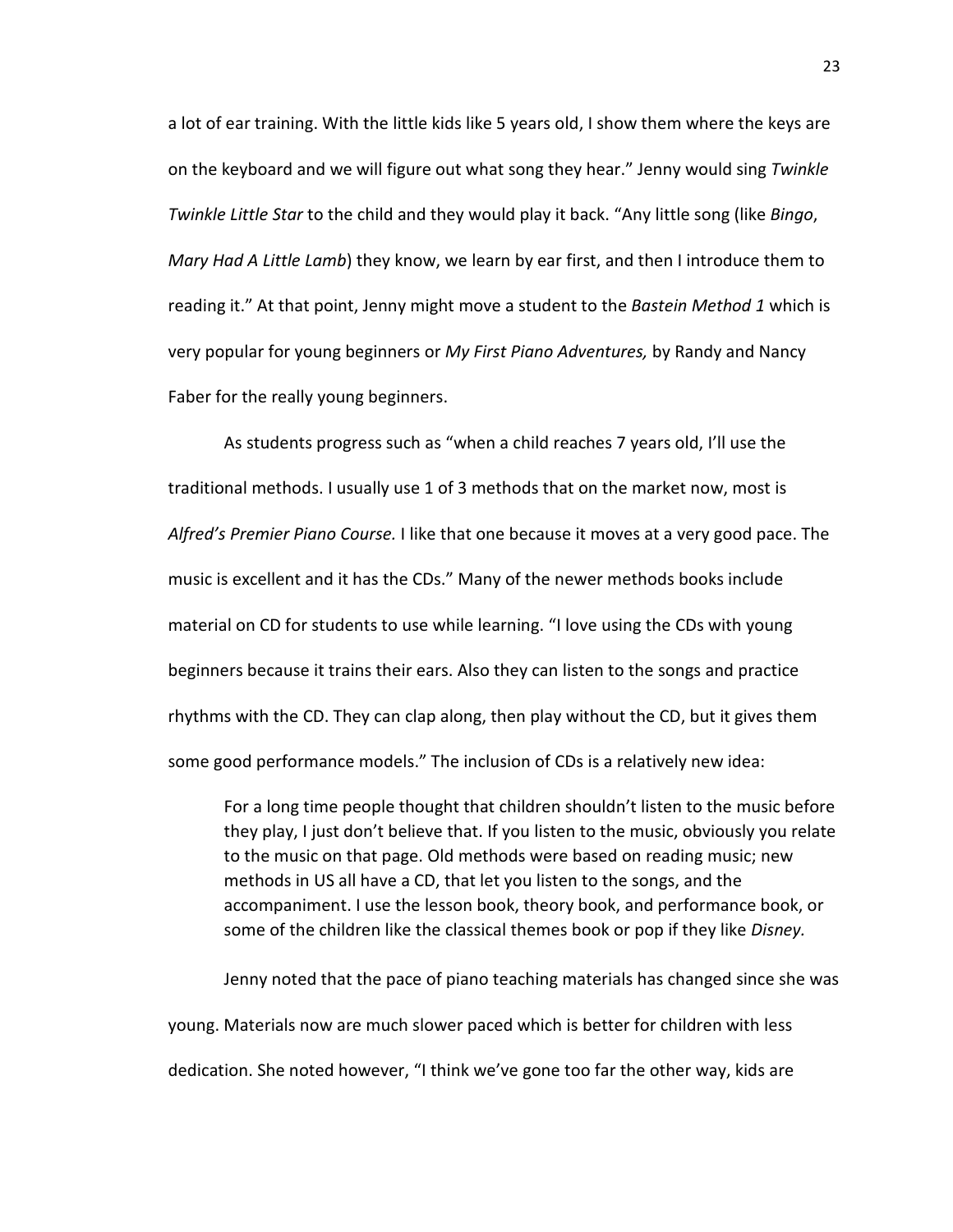capable of more things than the method books think they can." While the methods books got easier and slower, in other ways they improved. The materials use multiple key signatures to let kids move on the keyboard beyond Middle C position:

When I was a kid, I learned they had numbers on every single note like Old *John Thompson*. It's awful even if a child didn't know how to read, they just learned the pieces by reading numbers. When the music got harder, they didn't know how to play it.

Jenny has some of her own opinions about the difference between children and adults learning piano. She said: "Children have no expectations. They don't know when they are doing poorly. Adults are very cautious, and they don't like to be doing poorly. When people get older, their muscles get tight, and won't play very well. Children are very adaptable." These issues create as much challenge for the teacher as for the student. "Adults always will say 'I know it should sound better, and I don't know why'" because they understand what it should be. "I'll tell my adult students 'why don't you just stop talking about why you are doing so bad, and just sit down and play'. If they stop talking like that, then they do better." Adults need encouragement just like children but they also need to be challenged. "Little kids will try anything, but my adult students are very reluctant to create anything." Jenny tells them that wrong notes are just more creative when trying to compose or improvise. "Adults also need rewards though I don't know what kind of reward it should be. One of my adult students said 'Can I have a sticker?' when she saw I have stickers on my wall for kids. Everybody loves rewards." Adults grasp ideas of music theory much easier than kids, "because they have a greater intellectual capacity."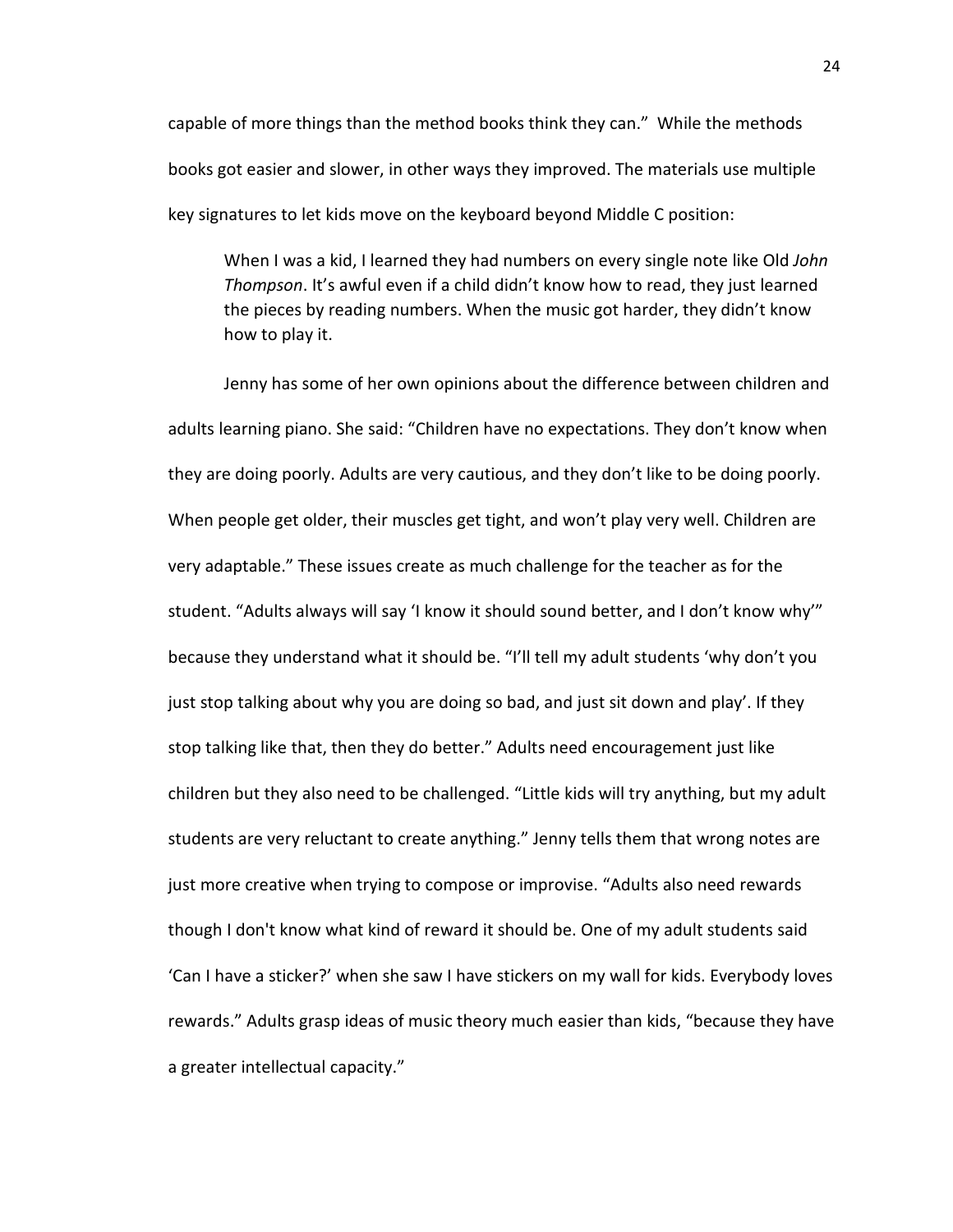Jenny compared the materials that she used before to those she uses now. She said: "The materials move at a slower pacing than the method book that I used when I was a kid. It used to move very fast which is not good for less talented students." She also added: "The method book used multiple keys to let children move on the keyboard a little more, not just on Middle C. When I was a kid, I learned that they (keys) had numbers on every single note."

#### **Jane**

 Jane has taught piano for 4 years, starting in 2010. She has students from 7 years old to 16 years old. She said: "The highest level of my students is 3A (in the piano book series). I don't have a lot of advanced students."

She gave me an example of how she taught piano by saying:

 I use *Piano Adventures* levels to teach, one for technique, another for lessons. Theories go with each song of the lesson book to work on the technique. The theory and the lesson book are at the same pace. The performance book has units that work on the new aspect of piano. They all follow along together. I'll go over all of the books within a lesson. I teach half hour lessons once a week.

Jane works to match the child's personality and interests with the music she

selects. For one child she said: "A third grade boy does theater, sports. He is very outgoing. He likes fast songs. We go back and forth. He picks one piece then my turn, (he always picks the fast one)." Other children have very different needs. Another of Jane's students, "a middle school girl, is very calm. She's working on a song called 'ice-dancing'. The song is very *legato* and smooth. You can see the personality from different types of music they play. Teachers should make balance and challenge for them." This is her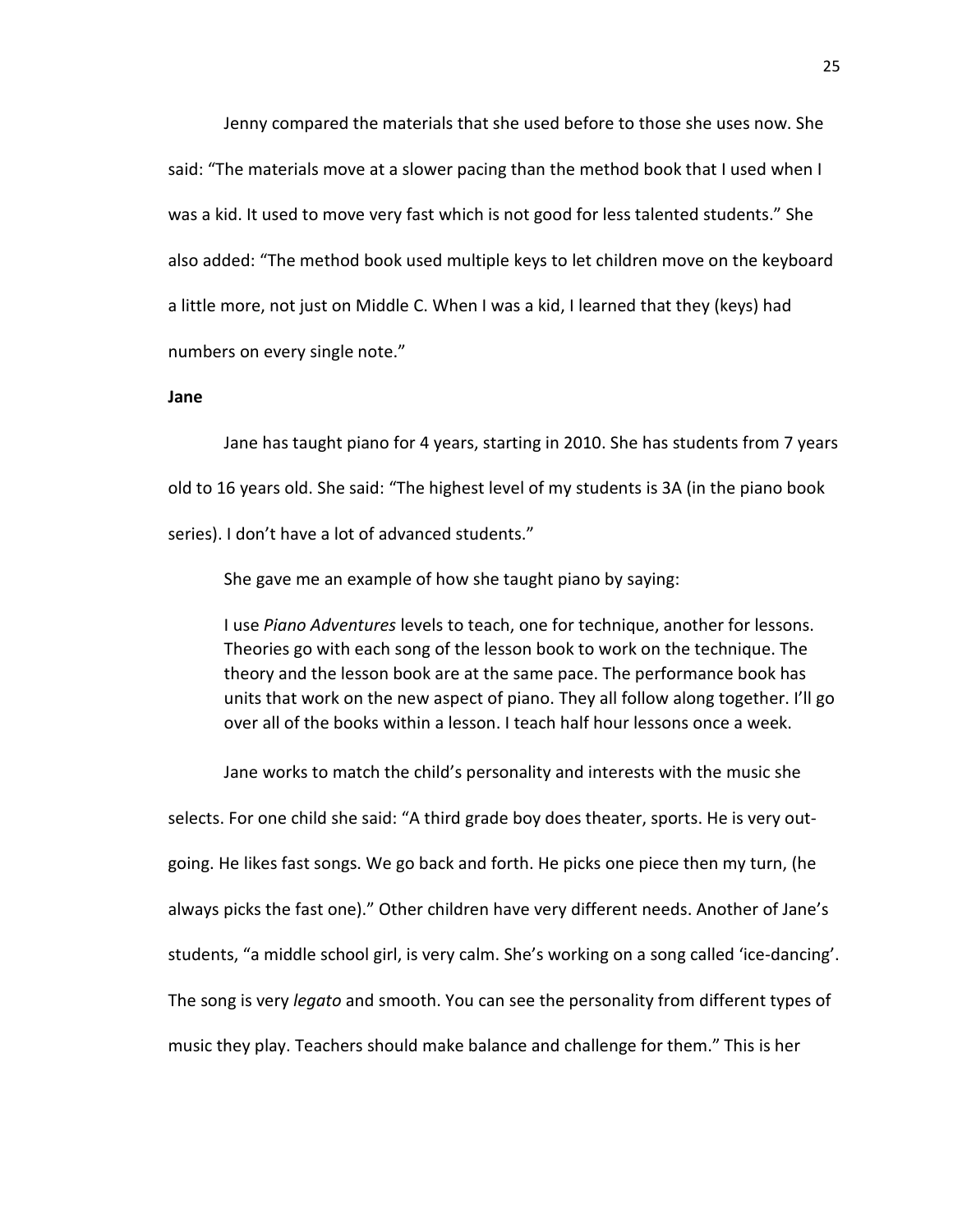opinion about picking different music for different children but she has found it to be successful.

 Jane also had some ideas about the differences between teaching adults and children. She said: "Some high school students I can put more responsibility and expectation on them compared to young children. Sometimes it is hard teaching older and more mature students if they come to the lesson unprepared, because you know they are capable."

#### **Summary of U.S. Piano Teachers**

 The comparison of these two American teachers also gave two different points of view for piano teaching. This is very helpful both for teachers and students to consider in the process of piano study. They made some comparison between adults and children, and also compared materials from older times to more contemporary materials. Both contributed very valuable point of view for music educators to consider.

#### **Chapter Summary**

The teachers I interviewed both from China and the United States were all different in terms of their own personalities and the impact this had on teaching choices. The primary ideas I sought to identify related to their choices of different materials for children and how they used those materials for different age groups. They were all using different methods to teach including traditional music education ideas like *Orff*, and individual as well as group teaching. Many identified children's enjoyment of the material as key to a child's success. Choice and use of different materials showed some

26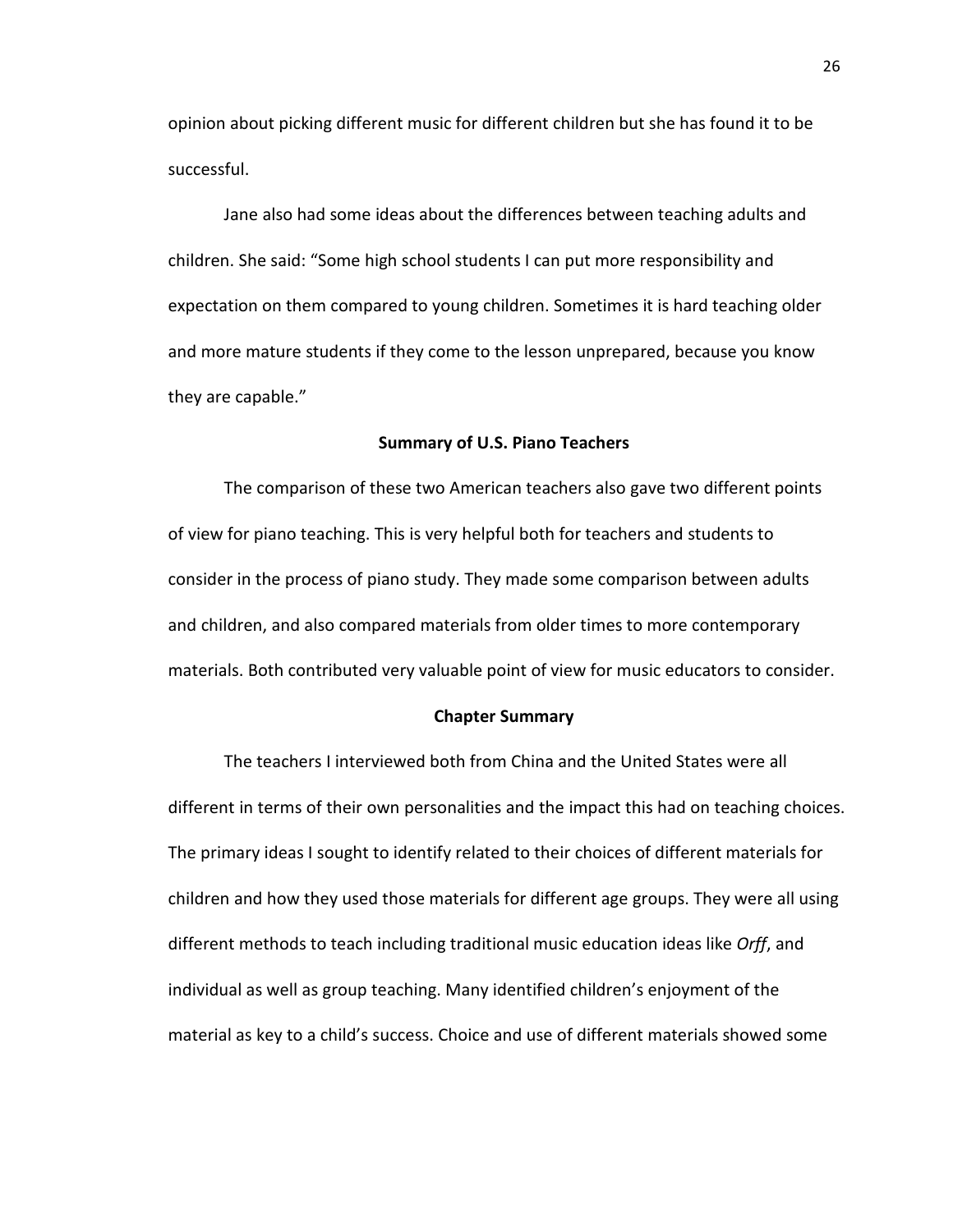similarities including the choice of the same materials for different age groups both in China and the United States.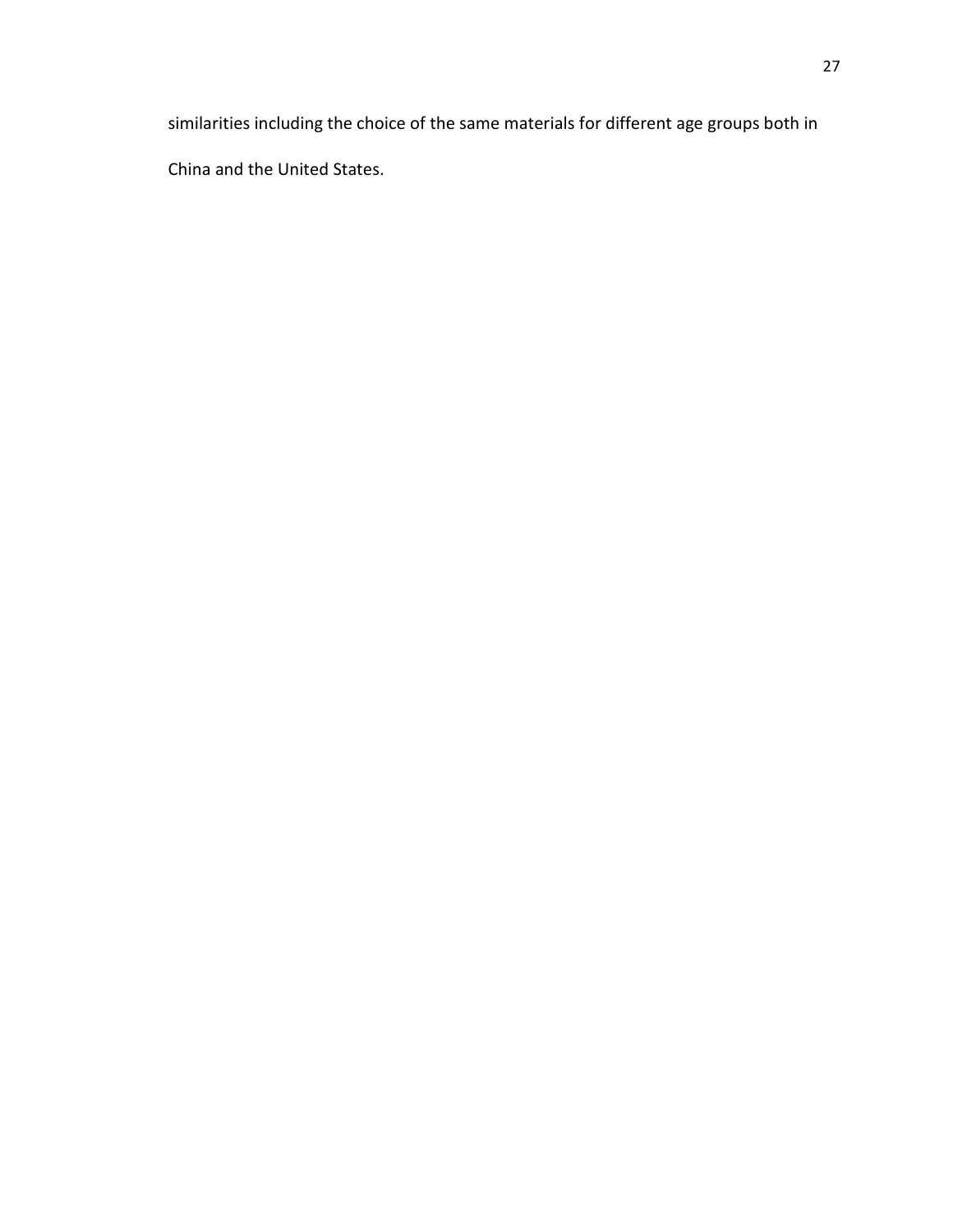#### **CHAPTER FOUR**

In this section, I will discuss the piano materials that teachers identified as those being used to teach different age groups of children. Questions guiding the material analysis include: 1) How the material is arranged, 2) How the materials are chosen to suit the needs of children's learning, 3) How elements of music theory and technique are addressed, and 4) How materials have changed over the years of a teacher's career.

#### **Comparative Materials Published in Chinese and English**

#### **Bela Bartok** *Mikrokosmos*

 One set of piano materials that was available and being used in both China and the U.S. was *Bela Bartok, Mikrokosmos.* The piano materials are published in both Chinese and English editions, which show students basic techniques for piano. All of the materials give examples for children to practice including: melodies, dotted notes, alternate hands, parallel/contrary motion and reflection, change of position for hands, and imitation and counterpoint/inversion. Both books utilize different musical modes with some exercises and canon practice. Other than the written language material in the book, these two sources are identical for musical content.

#### **John Thompson**

 John Thompson books were also available published in both the U.S. and China. In the material, every single piece has one picture, which is sometimes a line drawing or cartoon-like image (See Figure 1).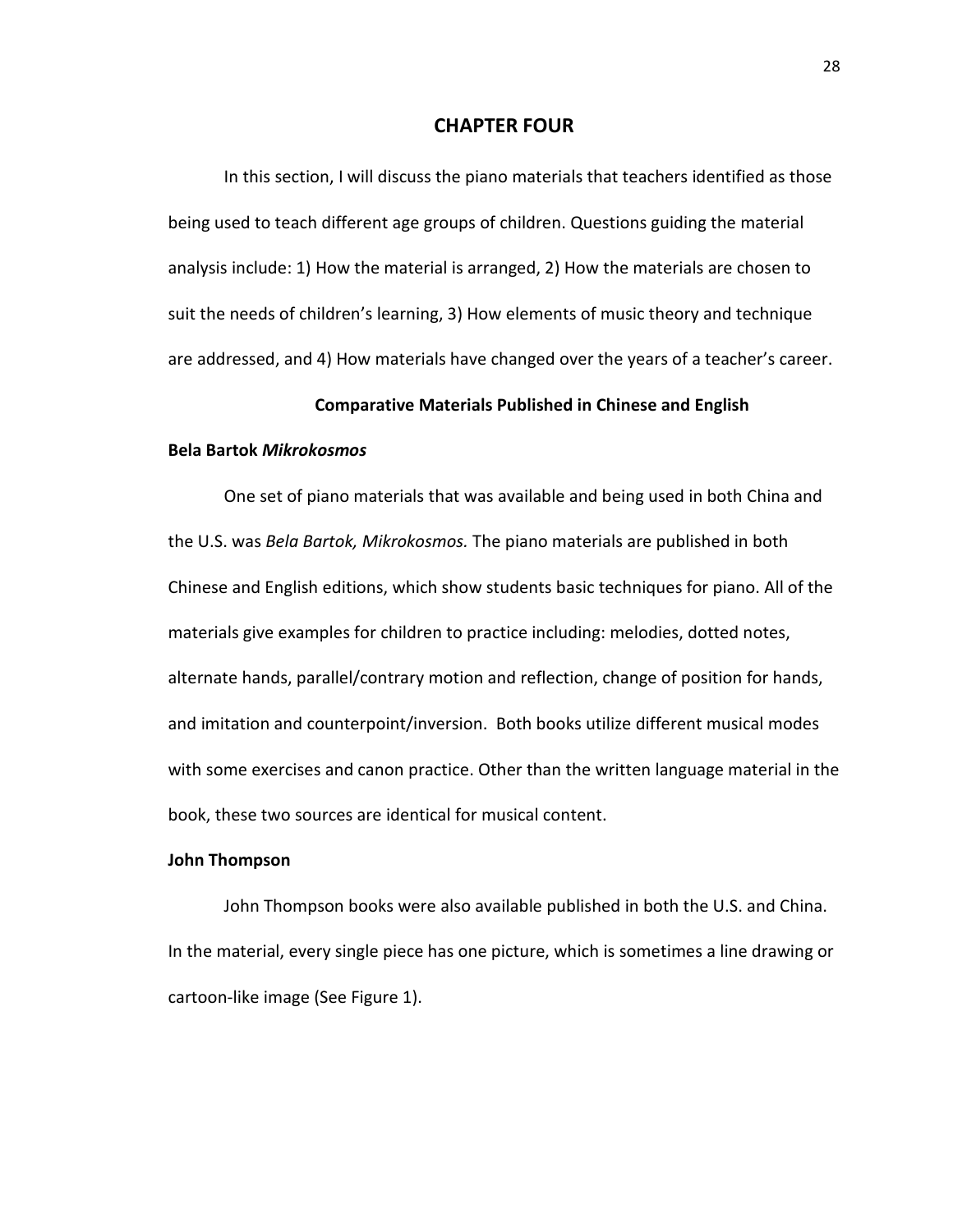Other pages such as Figure 2 include pictures that indicate hand positions for students to learn/imitate.

**Figure 2. Thompson Book with ascending steps.**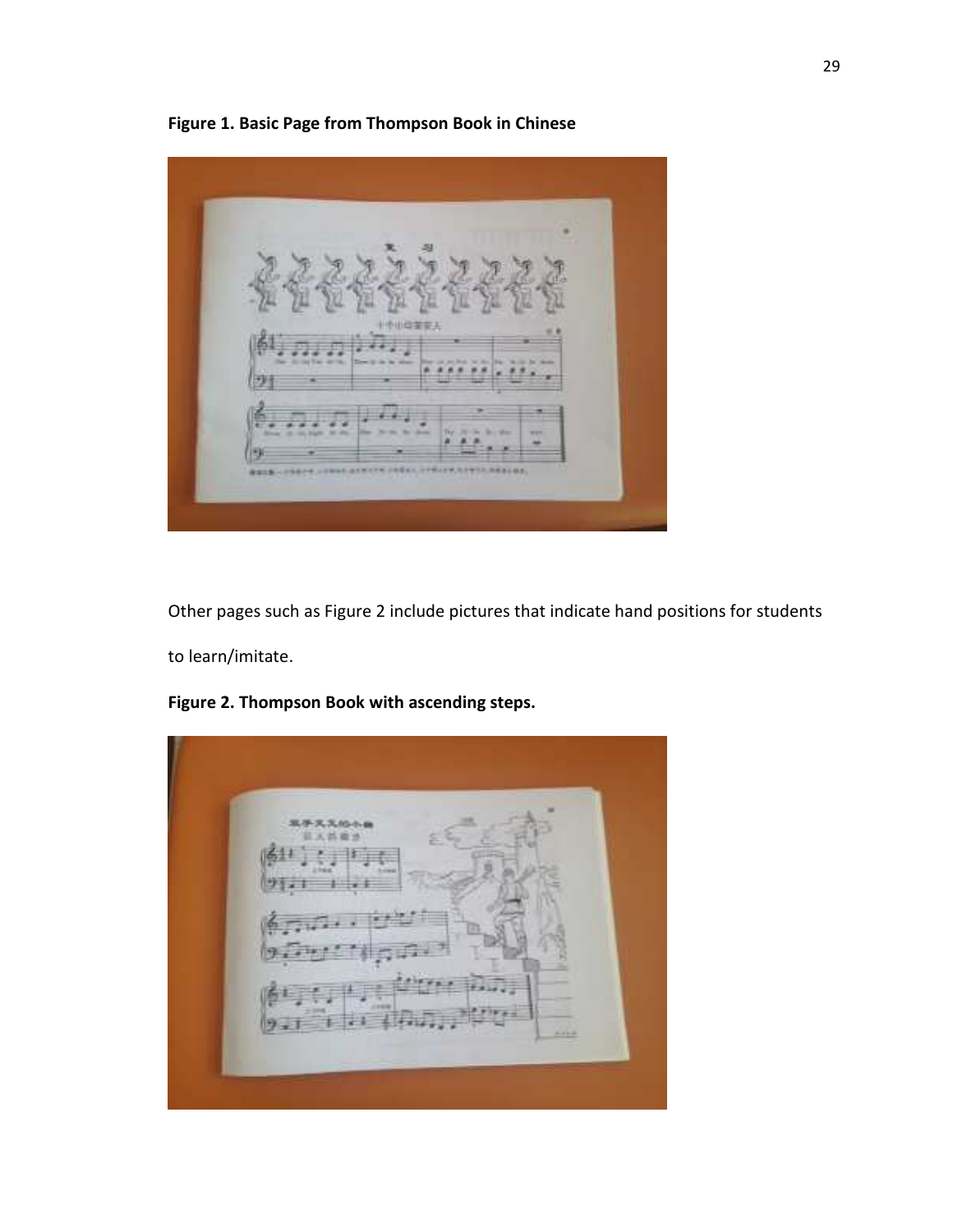Different musical pieces have different goals in the Thompson materials. Some are specifically designed for children to learn music techniques, for instance, *what is middle C?* or *Where is it on the piano?* (See Figure 3).

**Figure 3. Representative material in the Thompson Chinese edition**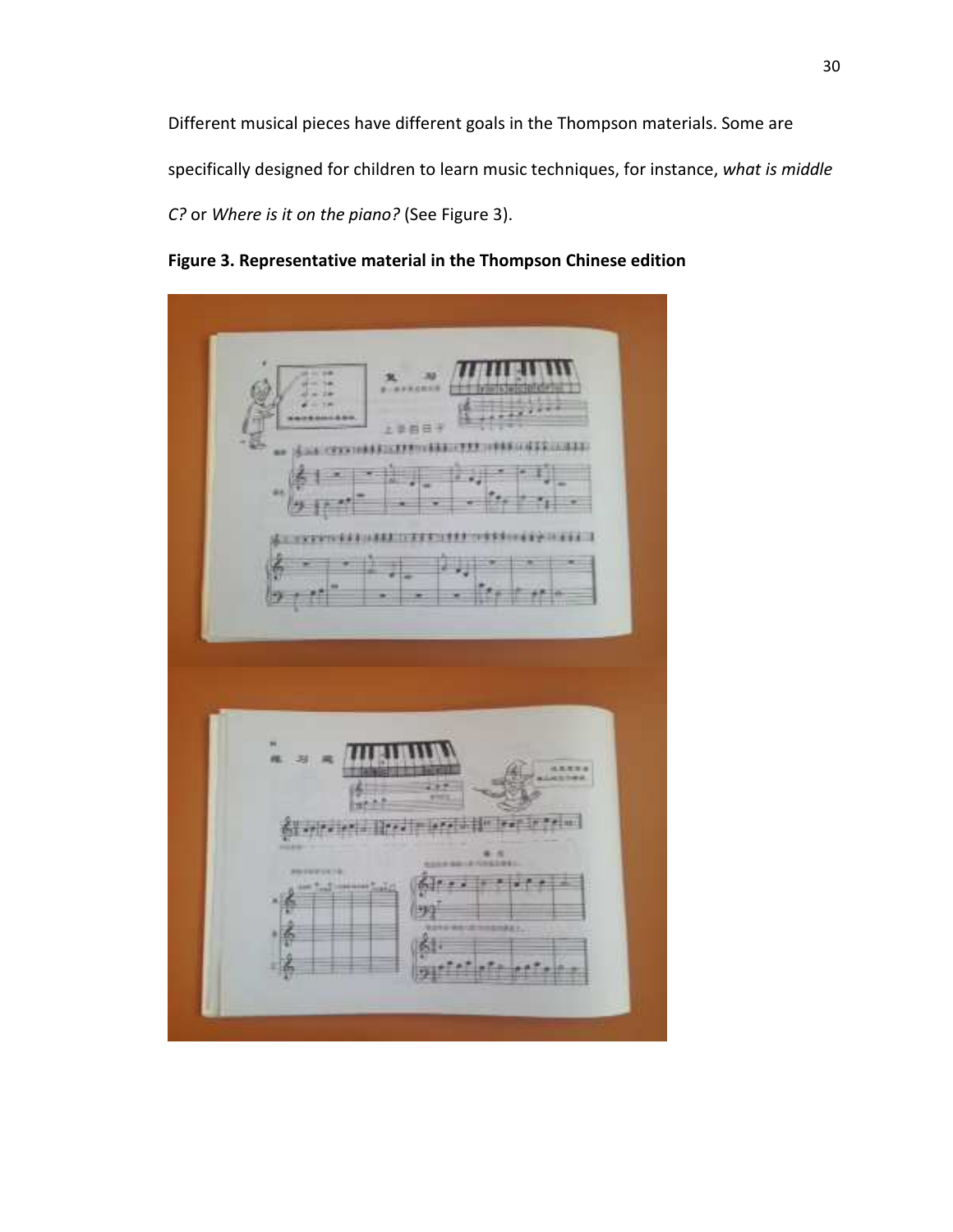Each piece also has an accompaniment (see lower left corner of Figure 4) that teachers can play with children or peers can play together when they are practicing. It also includes exercises for children to practice after every few lessons.

#### **Figure 4. Accompaniment material**

The content in both the English and Chinese editions is the same, with the Chinese edition simply translated from the English.

#### **Bastien** *Piano Basics*

 Bastien *Piano Basics* includes 4 parts: *technic, performance, piano* and *theory.* In the *Technic* part, the material shows some basic skills for children to learn and practice, which can then be applied to the rest of the book which is music pieces. The approach seems to suggest learning technic first, and then using it for playing many different kinds of music. The first few pages only give children notes without placing them on staff (Figure 5).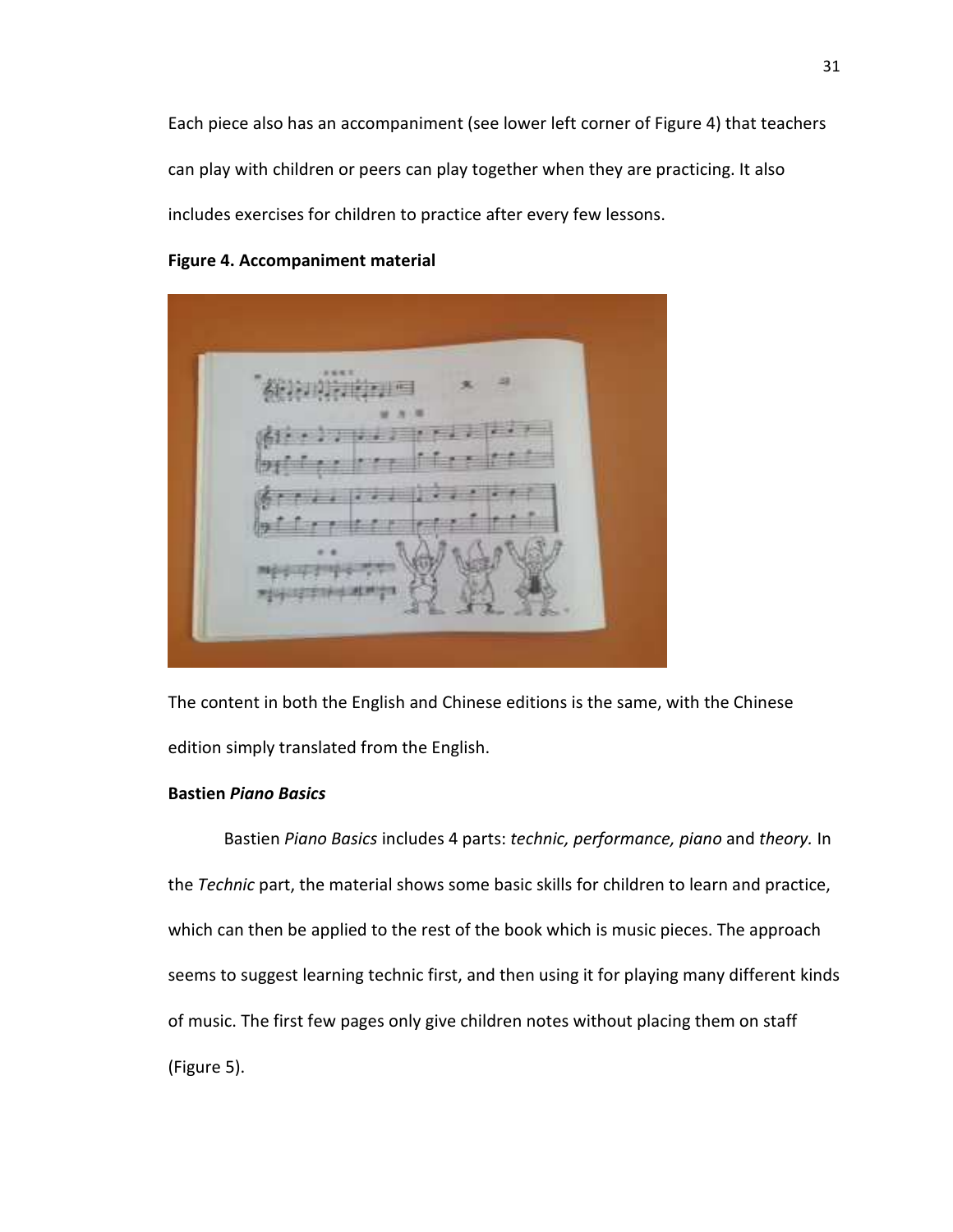

**Figure 5. Examples of contoured notation not on the music staff** 

The same idea is found in each of the *performance*, *piano* and *theory* books. Compared to *Thompson's,* the similarity with *Bastein* is that some pieces also have piano accompaniment parts to play together with children (bottom of Figure 6). *Bastein,*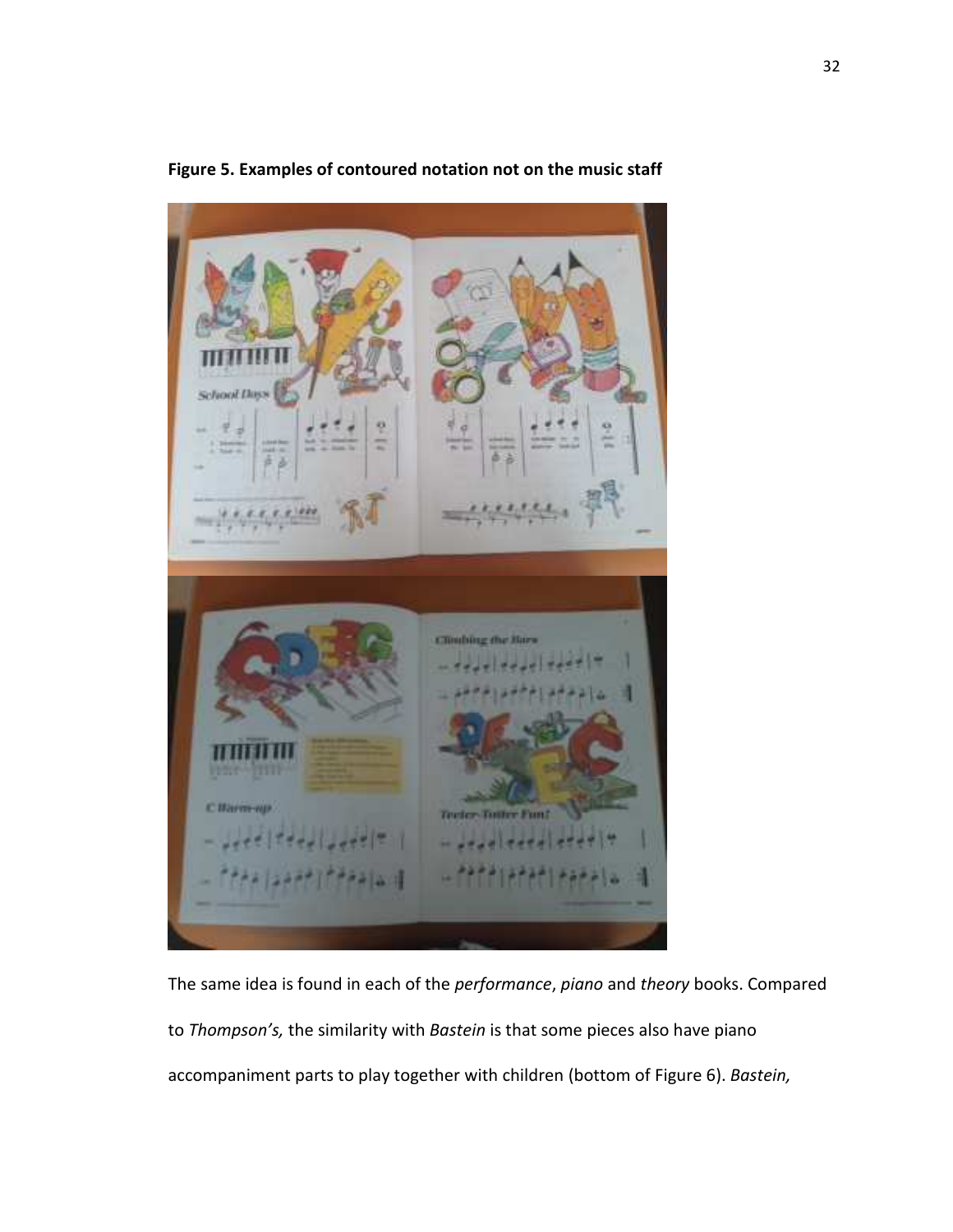however is more suitable for young children to use because it has more colorful pictures and the explanation parts are more specific for children to understand. The Chinese edition is also simply translated from the American edition without any changes to the materials in the book.



### **Figure 6. Bastein material with colorful pictures and piano accompaniment**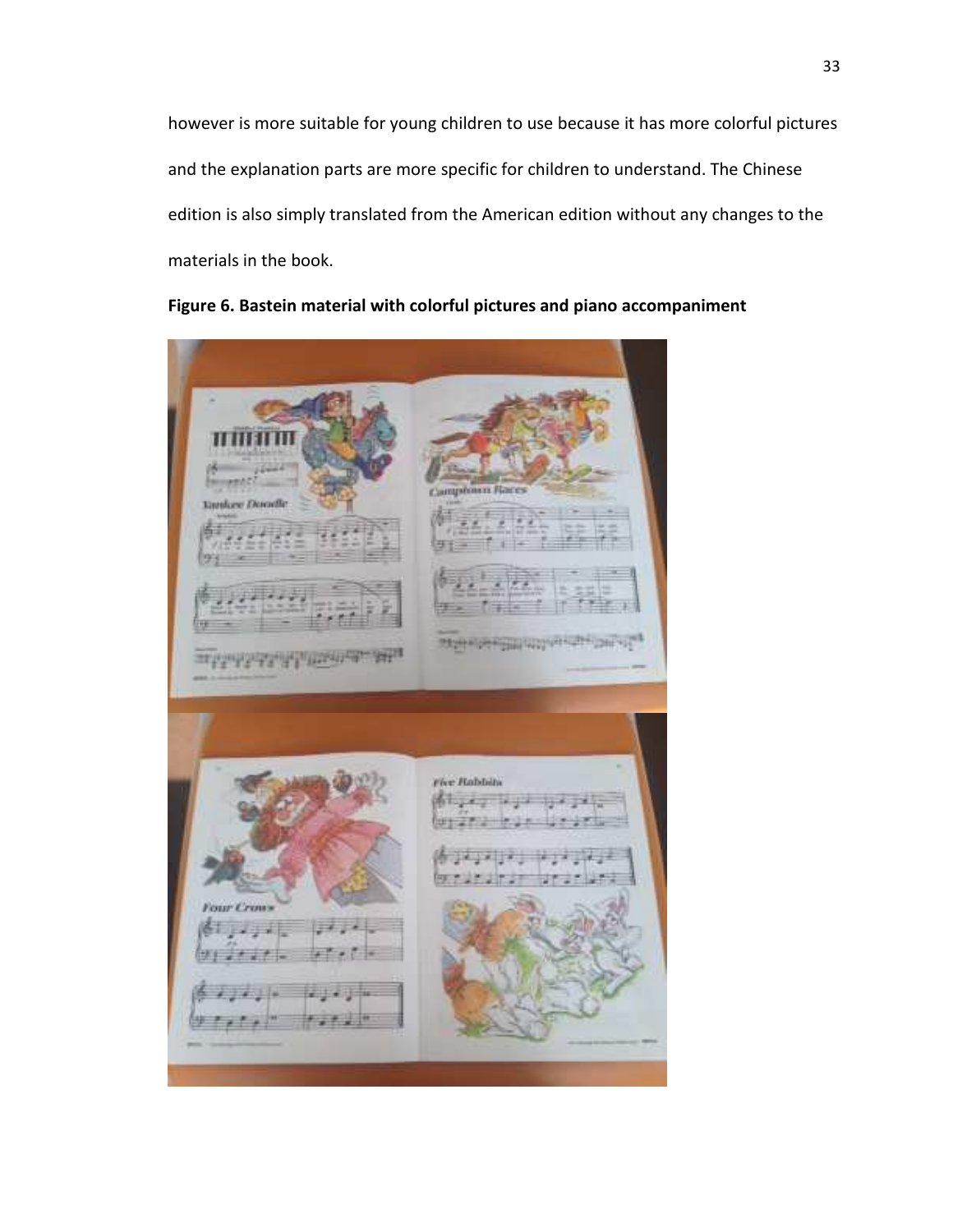**Additional Teaching Materials from China and the U.S.** 

Some other materials either in Chinese editions or English editions were analyzed including *A Dozen a Day* which covers technical exercises. According to the author, these exercises are "to be done each day before practicing*"* (Burnam, 1957)*.*  Burnam states "the purpose of this book is to help develop strong hands and flexible fingers. Do not try to learn the entire first dozen exercises the first week you study this book! Just learn two or three exercises" (p.2).

*My First Piano Adventure for the Young Beginner (year)* contains more music theory for children to use in developing their knowledge about music. It has a lot of practice material like games, which can bring a lot of fun to children's learning.

Some additional translated materials are found in Chinese editions such as *Duvernoy* and *Lemoine*. They are new materials for children to use in building technical skills compared to *Czerny* and *Bach,* which have been used extensively over the years. The materials include techniques for finger practice. The level of these books appears to be very similar, although they would be harder for beginners to use.

#### **Summary**

Piano teaching materials that are being used in the Chinese studios of the teachers I interviewed are translations of materials developed in the United States. In most cases, even the images are the same. None of the materials appear to have been developed specifically for Chinese students.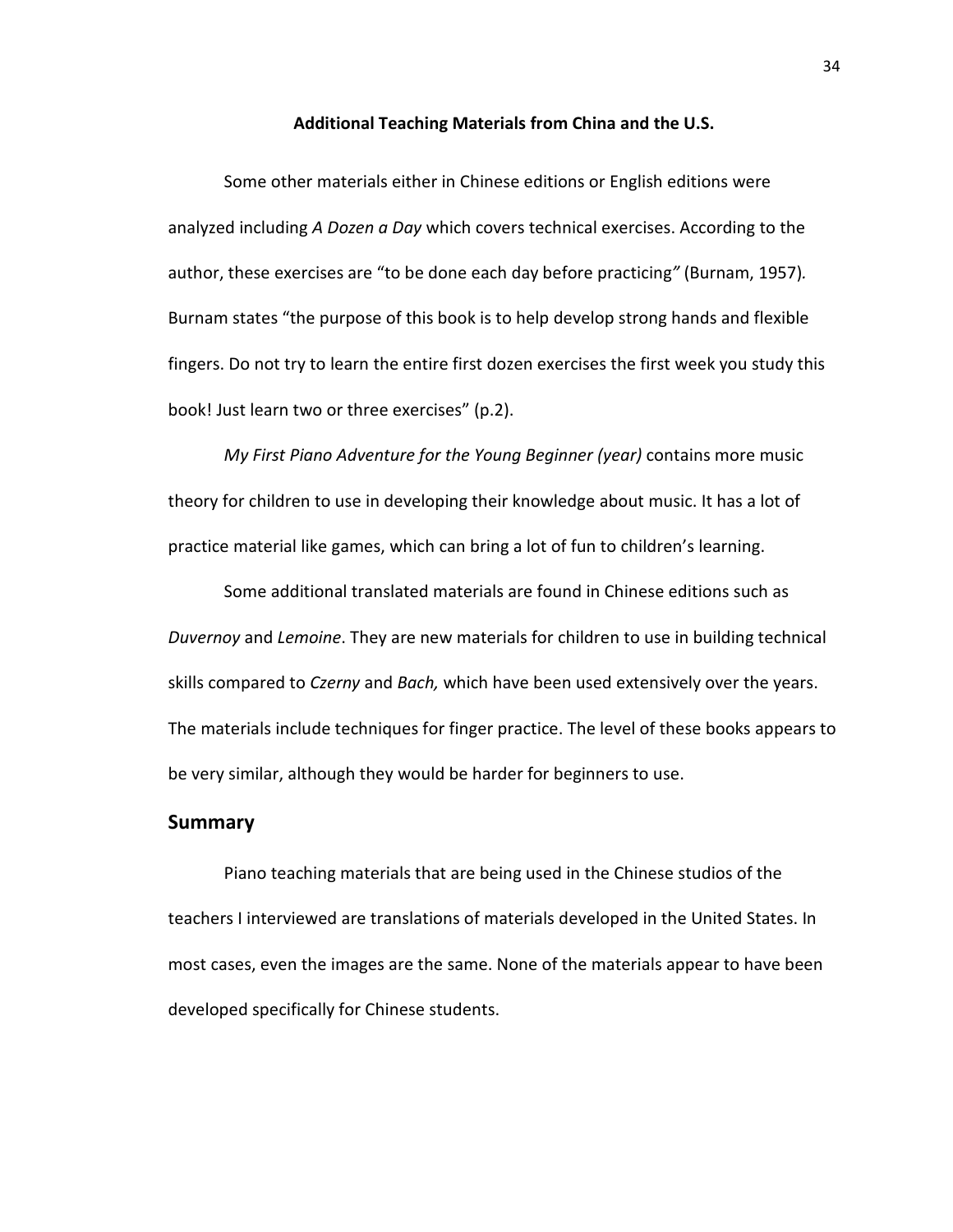#### **CHAPTER FIVE**

The purpose of this study was to discuss and compare the change, development and functions of piano pedagogy and materials for teaching piano to children in China and the United States. Interviews were conducted in China and the U.S. with piano teachers and analyzed for common themes. The piano materials these teachers utilized were also reviewed for evidence of pedagogical approach and content.

Through the interviews, different ideas were shared by the teachers about their teaching approach and some similarities were identified. Teacher personality appeared to impact some of the material choices that were made which highlights ideas from Barrett & Baker, 2012. One teacher found it effective to write some simple melodies for children to play to supplement areas of published materials particularly to teach improvisation. Some teachers had a lot of experience in teaching over many years which allowed them to share many of the materials they used and some really valuable advice for teaching and choosing materials.

 Christina and Ms. Yang have similar ideas about choosing teaching materials for young children (Cheah, 2012). They both think the materials should be interesting and include colorful pictures for children. Their basic ideas are choosing materials to make children feel like they are playing music games when learning piano lessons. They also think piano pieces should be easy enough for children to handle playing.

 There are also some differences between these two teachers. Ms. Yang thought keeping the shape of the hands was really important when playing piano, but Christina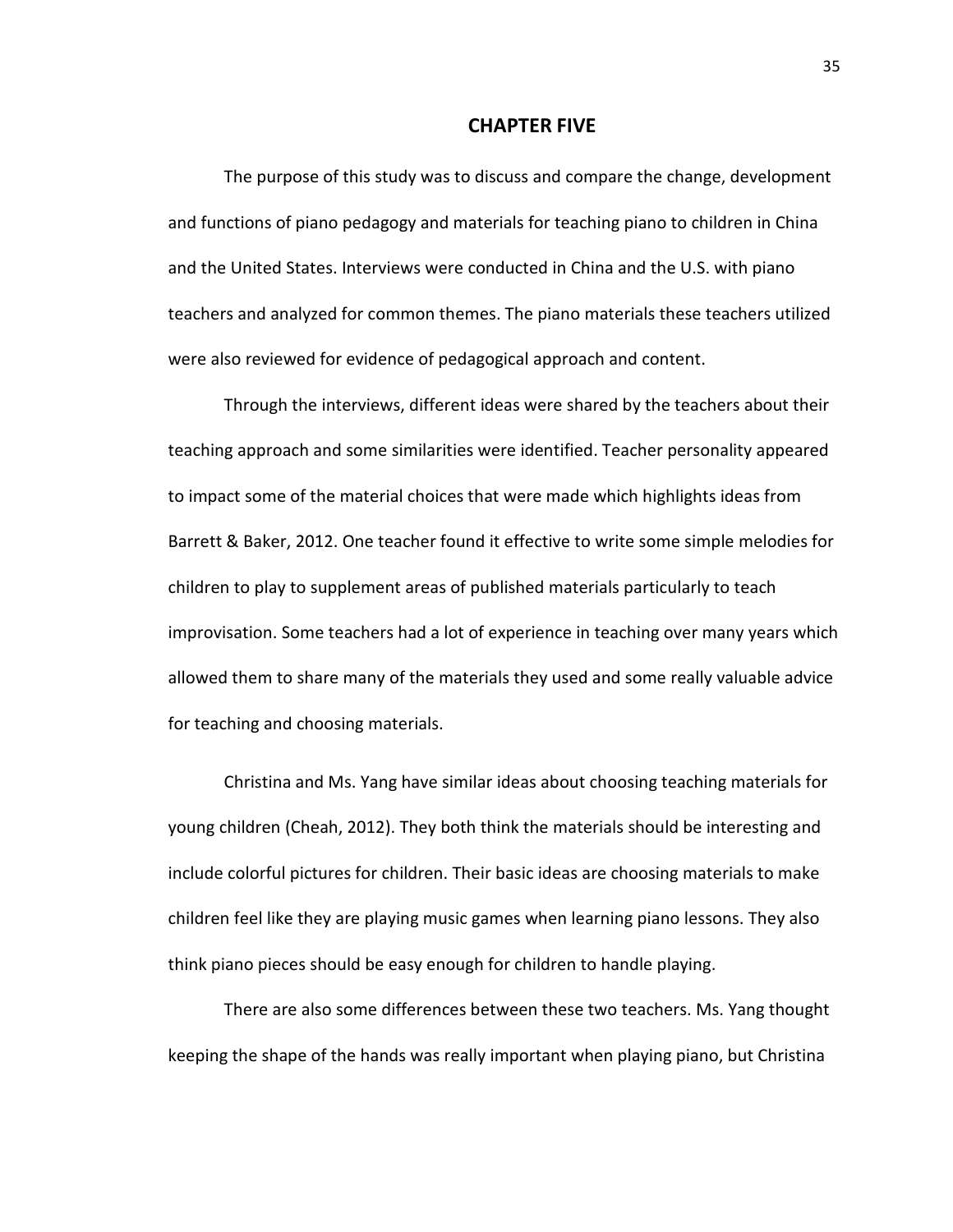said in her school (the place where she works right now) there is no rules for hand shape. She believed the hands should be free and relaxed when playing the piano.

 These two teachers have different personalities, are different ages and have different experiences with teaching piano (Cheah, 2012; Huang, 2005). They also have similarities about piano teaching based in Chinese heritage (Nguyen, 2007), and the need for piano to be fun for young children. They want children to enjoy learning piano. For both, their choice of piano pieces are mostly western compositions for children to learn. They both consider since piano is a western instrument, therefore the pieces for piano should have really good development in western sound (Huang, 2011).

 In piano teaching, the teachers were all using different methods. Grazia thought *Orff* Methods did not suit children for learning notes at the beginning stage, but Coco said she would try to learn some *Orff* Methods to use in her piano class in the future. She liked the approach and felt it was really interesting for students to learn music. The Chinese teachers in the study all chose the same materials across different age groups as the American teachers. This may reflect what is available or what is being used in piano pedagogy programs.

#### **Contributions to Music Education**

The basic idea that I learned from this research study is the important considerations for choosing piano materials for children, especially for young beginners. I was interested to find that the comparison of materials between Chinese and Western piano books, revealed that the Chinese materials are still "Western materials", because people in China have simply translated the English into Chinese for children to learn.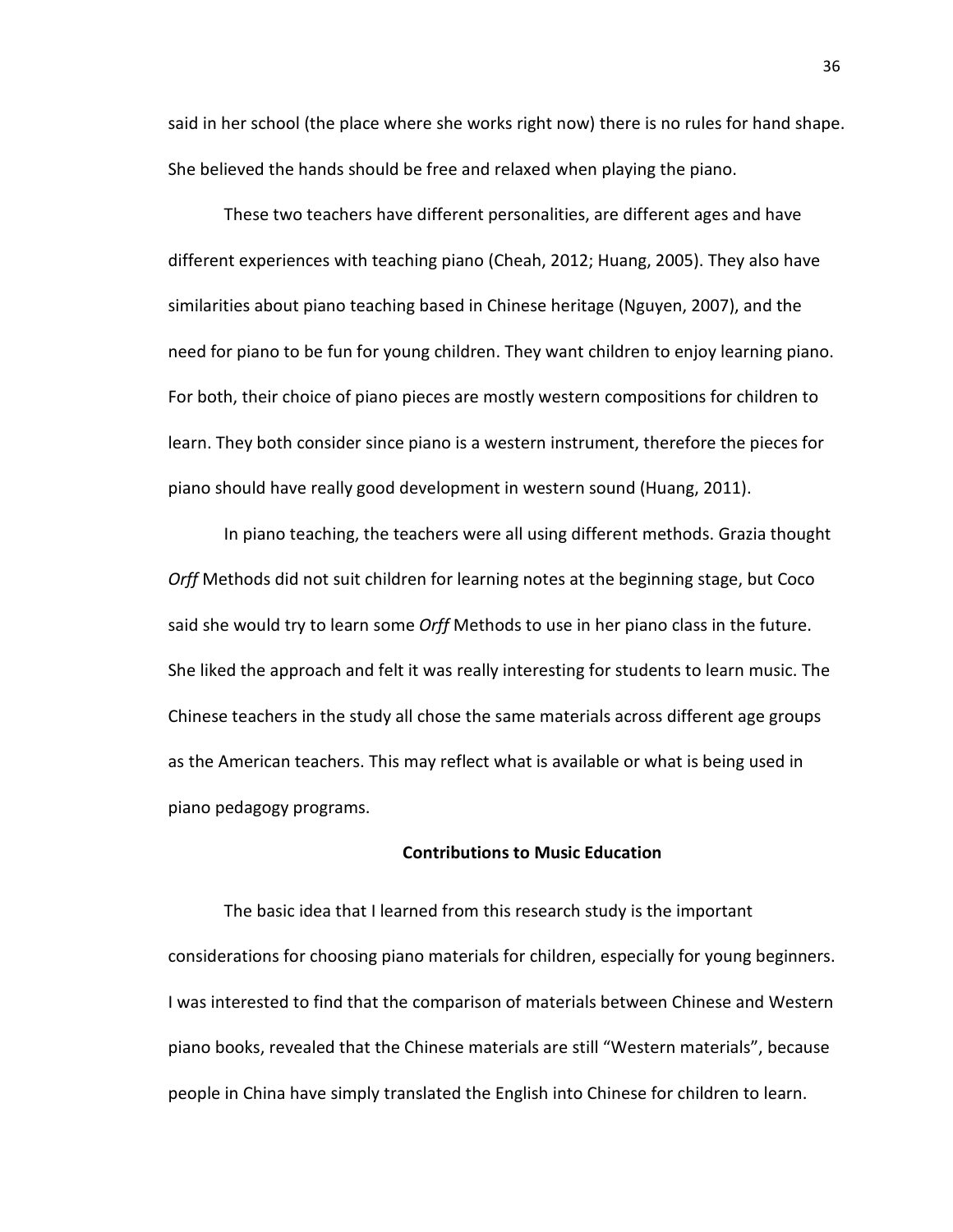Teachers and parents can easily purchase these materials from music stores in China. These materials represent the most basic and important knowledge for children to learn, however they do not include any traditional Chinese pieces. Everything related to the piano materials for children in China is coming from western countries to simply be translated. In my own experience of learning piano, I played some Chinese piano materials but those materials appear to only be available for more advanced students to use. This seems to provide an opportunity for future development of piano teaching materials that would include traditional Chinese melodies.

As I return to teaching piano in China, I hope to focus on choosing both western and Chinese piano materials for children. This lack of traditional Chinese materials for children eliminates an opportunity for Chinese children to learn about the musical elements of their own culture's music (Nguyen, 2007). Adding compositions in traditional pentatonic scales will be helpful for children to develop a sense of the place of the piano in Chinese music. At the same time, I would encourage Chinese composers to create works specifically accessible to young players in both China and the U.S.

Since ancient times in China, children's songs were written for people to sing, but not specifically for the piano. Currently, children in China primarily learn western pieces for piano. It is unclear why Chinese music is not included with western music for children to learn piano particularly when they first start. It may be that Chinese music educators believe piano is one of the western instruments, and since classical music already has a long history in western countries, it provides a strong basis for learning piano.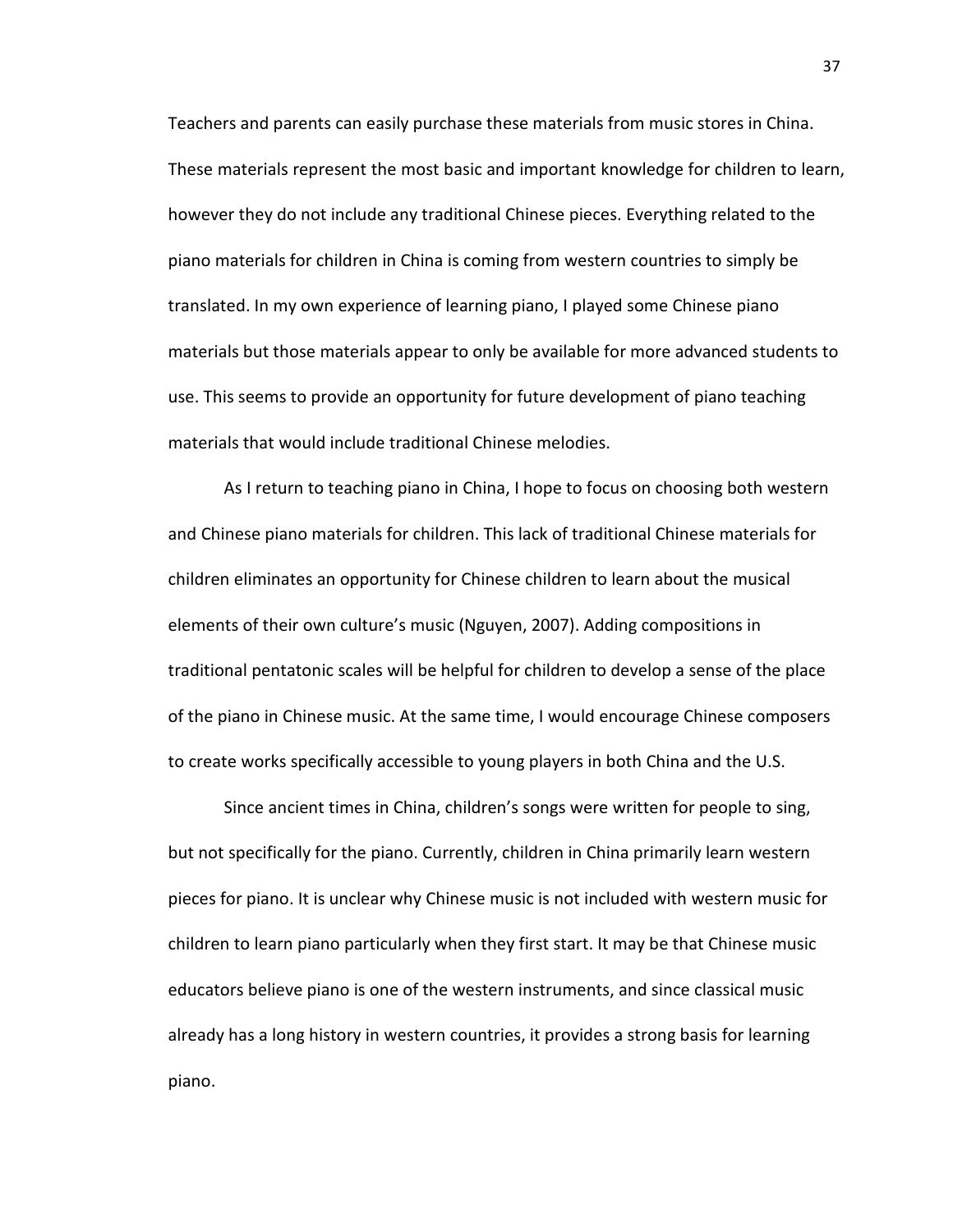A challenge to teaching western music is a lack of knowledge by many Chinese of western history or culture (Nguyen, 2007). Explanation of harmonic and stylistic elements for unfamiliar traditions limits the accessible repertoire for piano teachers. Limited or inaccurate information has been shared with students out of a lack of specific background in Western traditions.

For the five Chinese piano teachers, they all have chosen more western music than Asian or traditional Chinese music for children to learn, because they identified the piano as a western instrument. The teachers chose western music because it has a long history, so the whole classical music system is comprehensive in material.

Both American and Chinese piano teachers were asked the question about choosing materials to teach and seeking new materials for teaching piano*.* Zheng described the music environment and atmosphere as really important for learning piano. Children especially, need time to get to know a teacher and build relationship. Engaging with a music atmosphere can stimulate brain development for young children. Within a music environment, children could learn music by themselves, feel emotionally connected to music and improvising. Other teachers specific techniques such as *Orff,* and described differences between teaching adults and children*.* 

Decisions by Chinese piano teachers about not using traditional Chinese pieces might center on a lack of exposure by former teachers, or decisions by school administration for teachers who work in school-based programs. As future materials are developed, I suggest that Chinese composers should create more Chinese piano pieces for children to use.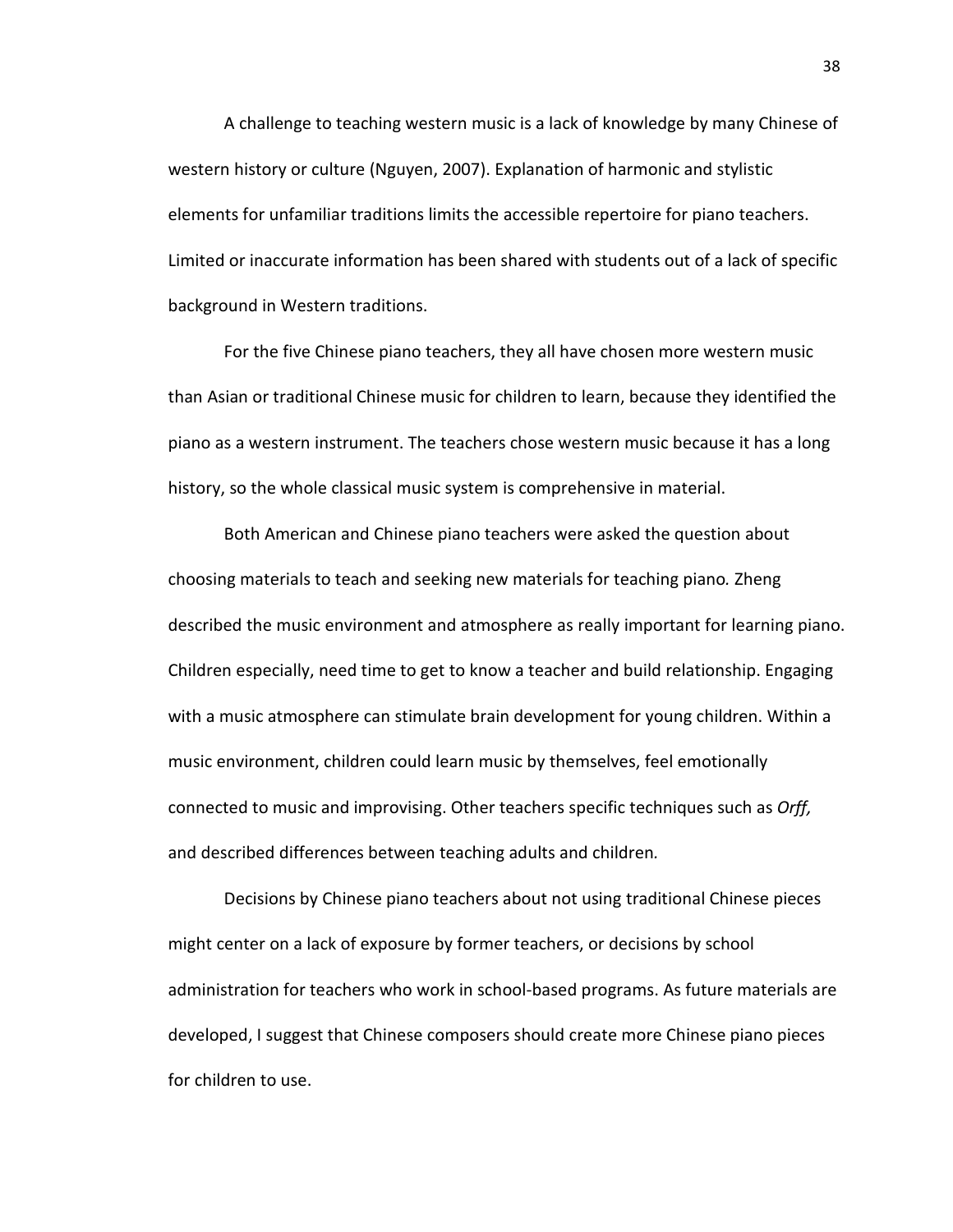- Barrett, M.S & Baker, J.S. (2012). Developing learning identities in and through music: A case study of the outcomes of a music programme in an Australian juvenile detention center. *International Journal of Music Education, 30*(3), 244-259.
- Bartok, B. (1987). *Mikrokosmos*. London: Boosey & Hawkes Music Publishers Ltd.
- Bastien, J.S. (1985). *Bastien piano basics performance primer level*. San Diego: Kjos West.
- Bastien, J. (1985). *Bastien piano basics theory primer level*. San Diego: Kjos West.
- Bastien, J. (1985). Bastien piano basics piano primer level. San Diego: Kjos West.
- Bastien, J. (1985). Bastien piano basics technic primer level. San Diego: Kjos West.

Burnam, E. (1957). *A dozen a day*. Florence, KY: The Willis Music Co.

- Cheah, S. Y. (2012). *Knowledge and skills that beginner piano teachers need to teach a music program in Kuala Lumpur, Malaysia*. Unpublished Dissertation. RMIT University, Melbourne. February 2012.
- Duvernoy, J-B. (2008). *Piano etudes finger basic training*. Beijing: Renmin Music Publishing.
- Emerson, R.M., Fretz, R.I., & Shaw, L.L. (1995). *Writing ethnographic fieldnotes.* Chicago: The University of Chicago Press.
- Faber, N & Faber, R. (1993,1996,2011). *Piano adventures*. Ann Arbor, MI: Dovetree Productions, Inc.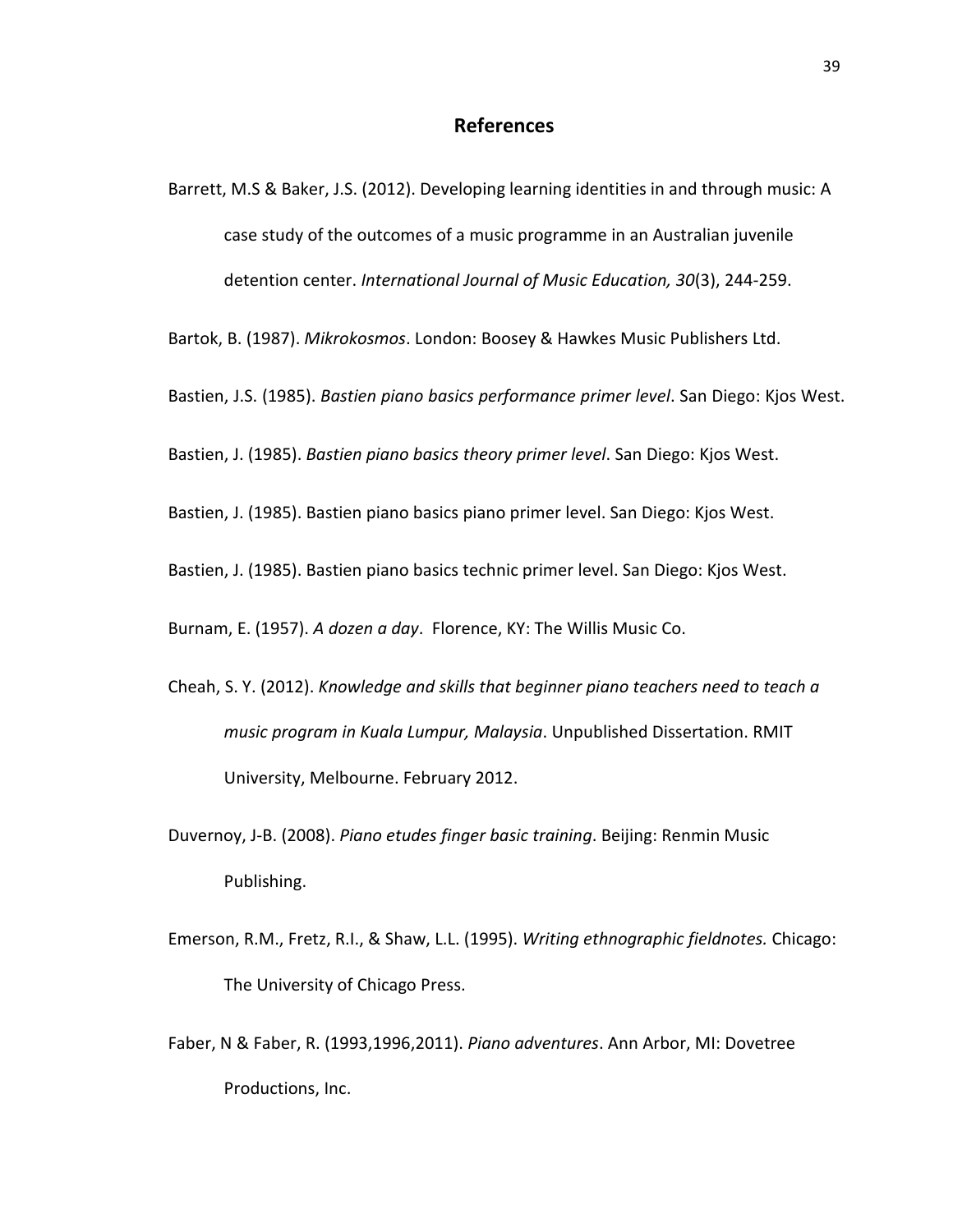Fang, B. (2009). *Lemoine etudes for the piano*. Shanghai: Shanghai Music Publisher.

- Fontana, A. & Frey, J.H. (1994). Interviewing: The art of science. In N.K. Denzin & Y.S. Lincoln (Eds.), *Handbook of Qualitative Research* (pp. 361-376). Thousand Oaks, CA: SAGE Publications.
- Hodder, I., (1994). The interpretation of documents and material culture. In In N.K. Denzin & Y.S. Lincoln (Eds.), *Handbook of Qualitative Research* (pp. 393-402). Thousand Oaks, CA: SAGE Publications.
- Huang, R. (2005). Characteristics of piano teaching in Normal University in China. *Cross- Cultural Communication, 1*(1), 168-170.
- Huang. H. (2011). Why Chinese people play Western classical music? Transcultural roots of music philosophy. *International Journal of Music Education, 30*(2), 161-176.
- K'ung-fu Tzu (Confucius). (2008). *The Li Chi or Book of Rites, part II of II* (J. Legge, Trans.). Tampa, FL: Forgotten Books. (Original work published 1885)
- Nguyen. M.T. (2007). *The Effects of Russian Piano Pedagogy on Vietnamese Pianists, with Comparisons of Effects of Vietnamese Piano Pedagogy and UK Piano Pedagogy*. Unpublished Dissertation, The University of New South Wales.
- Thompson, J. (1995). *John Thompson's easiest piano course*. Florence, KY: The Willis Music Co.